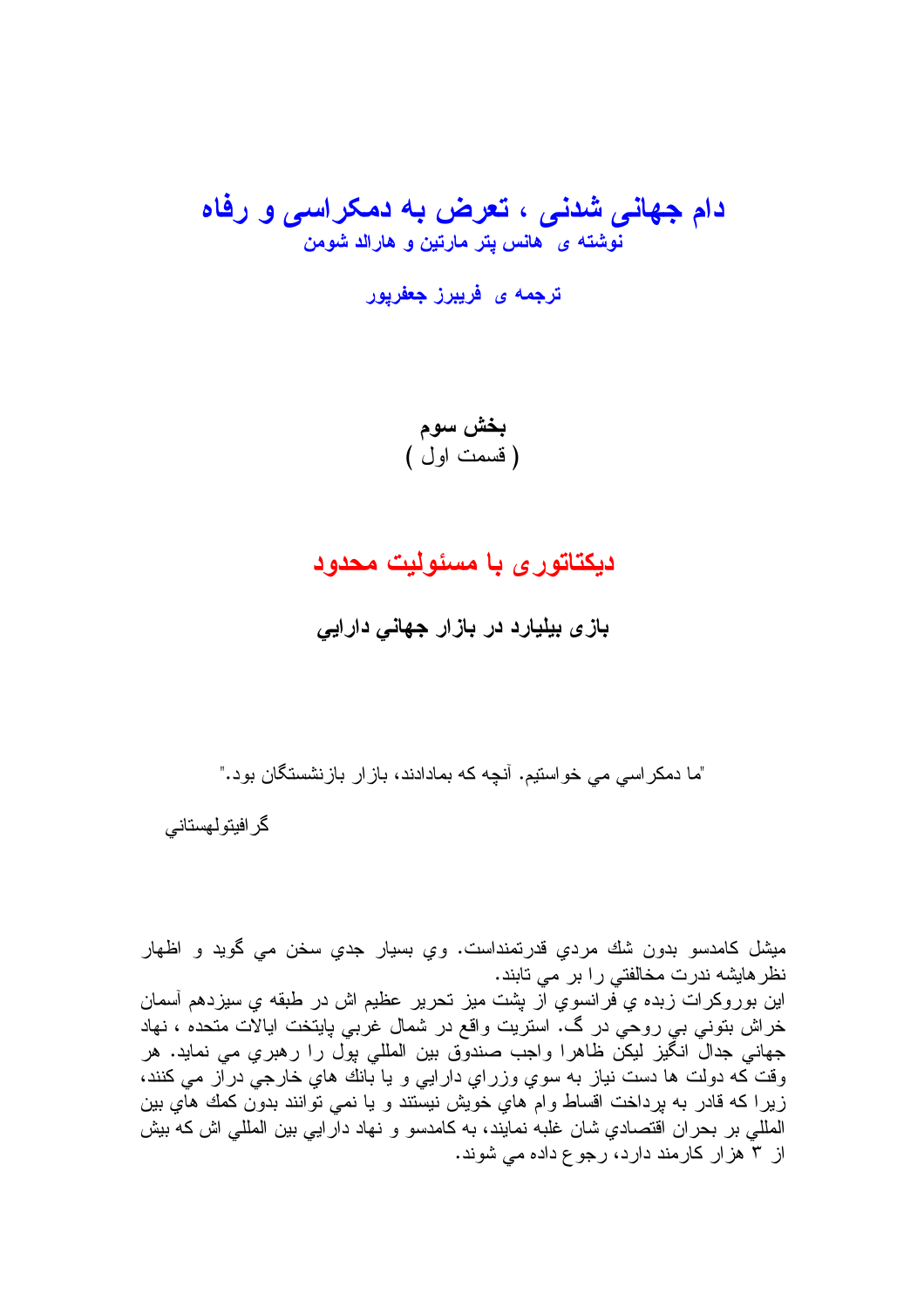در مقابل رئیس صندوق بین المللی پول که مدت ده سال است در این مقام انجام وظیفه می کند، حتی نمایندگان کشورهایِ بزرگی چون روسیه و برزیل و یا هندوستان گدایانی بیش نیستند. این کشورها در مذاکراتی که ممکن است سال ها به طول انجامد می باید همیشه خود را به صرفه جوئبي سخت و تقليل شديد بوروكراسي دولتي موظف نمايند. تازه در اين زمان است که کامدسو بيشنهاد وام هاي چند ميليارد دلاري کم بهره ي أن ها را براي نائيد به کشورهای وام دهنده و در صدر آن ها ایالات متحده ، ژاین و ألمان ارائه می دهد. بعد از نائید وام دهندگان وی با امضای خویش برداخت بول را بلامانع اعلام می نماید.

اما در غروب سرد روز دوشنبه ی سی ام ژانویه ۱۹۹۰ این روش از دیرباز موفقیت امیز دیگر فاقد ارزش بود. ساعت ۹ شب این روز خبریِ به کامدسو رسید که ویِ را به هراس انداخت. وي از لحظه اي به لحظه ي ديگر مسئوليت جلوگيري از فاجعه اي را كه نا آن زمان وقوع اش را غیر ممکن می پنداشت ، به نتهایی به عهده داشت. شدت هیجان اش چنان بود که نتوانست در بشت میز تحریرش باقی بماند. مدارك لازم را جمع کرد و از دفتر کار عظیم اش که با چوب هایِ ماهاگونی تزئین شده است به سالن باز هم بزرگتر کنفر انس که در اُن معمو لا ٢٤ تن از مدير ان زبده ي صندوق در مورد دادن و ام به کشور ي به شور می بردازند، وارد شد. لیکن اکنون کامدسو با یك تلفن نتها بود. بعدها در این مورد گفته است:"من به دنبال جواب سئوالی بودم که نا ان زمان هرگز برایم طرح نشده بود. "(١) آن سئوال این بود که آیا وی می تواند تمامی قوانین تا آن زمانی صندوق را نادیده بگیرد و بدون هرگونه بپش شرط و قراردادي و بدون موافقت صاحبان پول ها، بزرگترين وام تاريخ ۰۰ ساله ی این نهاد را برداخت نماید؟کامدسو گوشی نلفن را برداشت و در عرض چند ساعت این رهبر قدرنمند بزرگترین نهاد وام دهنده یِ جهان به عروسك خیمه شب بازیِ کوچکی بدل گردید که نخ هایش را افرادی در دست داشتند، که وی حتی آن ها را نمی شناخت.

### عمليات "سير يزو"

درست هنگامی که دنیایِ سیاسی واشنگتن قصد رفتن به مرخصی زمستانی را داشت ، بحران أغاز گردید. دولت مکزیك چهار روز قبل از عید کریسمس اعلام نمود که ارزش پول اش را مي بايد بعد از هفت سال دوبار ه پائين بياورد. از اين تاريخ به بعد پزو مي بايد تنها ۵ سنت یعنی ۱۵ درصد کمتر از ارزش قبلی اش ارزش داشته باشد. با این خبر هر اسی ناگهانی در میان مدیر ان شرکت هایِ سرمایه گذاریِ خصوصی جهان به ویژه بانك هایِ بزرگ وال استریت نیویورك و صندوق هایِ سرمایه گذاریِ وابسته به أنان حكمفرما گر دېد.

آن ها بیش از ٥٠ میلیارد دلار در اوراق بهادار دولتی و سهام و اوراق قرضه ی مکزیك سرمایه گذاریِ نموده بودند. زیرا مکزیك تا آن زمان از این شهرت برخوردار بود كه حکومتی از لحاظ سیاست اقتصادی سالم می باشد و تمامی شروط صندوق بین المللی بول را براي بهبود وضع دولت و اقتصاد كاملا برأورده نموده است. ليكن اكنون ثروت سرمايه گذاران خارجی در خطر از دست دادن بخش اعظمی از ارزش خویش بود. هر کسی که می نوانست – هم چون سرمایه گذاران مکزیکی – از مکزیك پول خارج می نمود. ارزش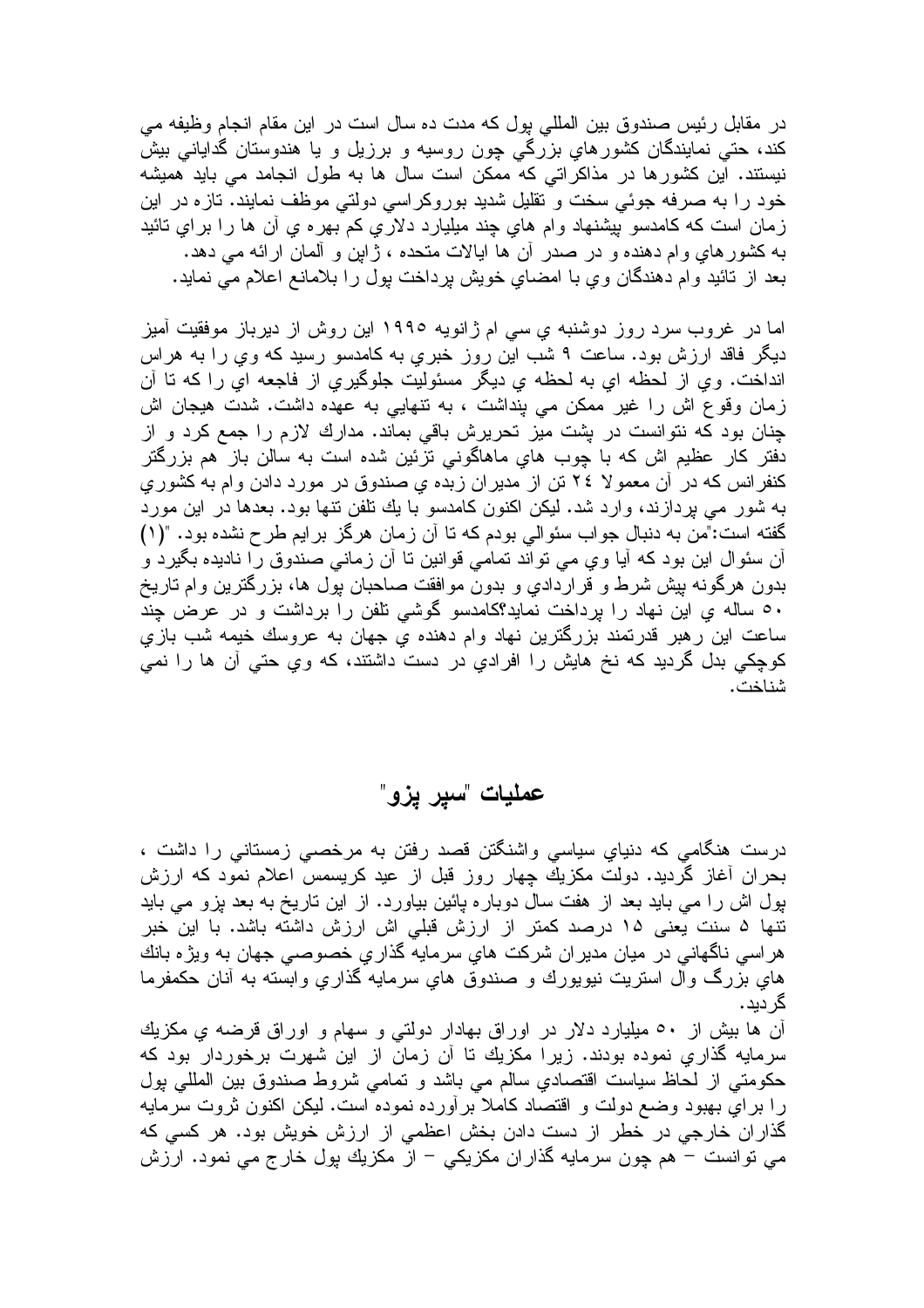بزو در مقایسه با دلار نتها در طول سه روز نه ۱۰ درصد، بلکه ۳۰ درصد کاهش یافت. مرخصبي زمستاني براي رابرت روبين وزير دارايي و لئون يانتا رئيس ستاد كاخ سفيد و بسیاریِ از همکار ان شان شرو ع نشده به پایان رسید. هیئتی بر ایِ رسیدگی به بحر ان نشکیل گردید که در آن نمایندگان تمامی بخش هایِ حکومت از شورایِ امنیت تا وزارت امور خارجه و وزارت اقتصاد شركت داشتند. يكي از مهمترين طرح هاي حكومت بيل كلينگتون در معرض خطر شكست قرار گرفته بود. طرح ثبات اقتصادي همسايه ي جنوبي ايالات متحده که همه ساله میلیون ها نفر مهاجر فقیر آن به سوی ایالات متحده هجوم می آوردند. ازاین رو روبین و پانتا برنامه ي عملیات نجاتی را طرح ریزي نمودند که روزنامه ي واشنگتن بست أن را با الهام از عملیات "سیر صحرا" در أغاز جنگ خلیج فارس ، عملیات "سير بزو نامید. (۲)

بعد از سه هفته مذاکرات متوالی با دولت مکزیك ظاهرا جنین به نظر می رسید که مشکل عجالتا حل گردیده است. ارنستو زدیلیو رئیس جمهور مکزیك با قربانی نمودن وزیر دارایی خویش وعده ی بهبود فوری موقعییت دولت را داد. برزیدنت کلینگتون اعلام نمود که دولت اش وامی برابر ٤٠ ميليارد دلار به مکزيك خواهد داد و هيچکس نمی بايد از اين مسئله ترسی داشته باشد که دولت مکزیك قادر به برداخت قروض خارجی اش نباشد.

اما در میان ناباوری مدیران حل بحران ، موضعگیری کلینگتون نه تنها باعث بهبود وضع بزو نگردید، بلکه به بی ثباتی اش بیشتر دامن زد. زیرا اگر قبلا سرمایه گذاران نتها حدس مي زدند كه دلارهاي مكزيك ته كشيده است ، اكنون ديگر از اين مسئله مطمئن بودند. افزون بر این روشن نبود که آیا قول کلینگتون مبنی بر کمك های اقتصادی به مکزیك مورد توافق اکثریت جدید جمهوریخواه کنگره که با

سياست هاي وي مخالفت مي نمودند، قرار خواهد گرفت يا نه. باوجودي كه بانك مركزي مکزیك روزانه نیم میلیارد دلار بزو می خرید، ارزش بزو مرتبا تنزل می كرد. این مسئله از بك سو براي مكزيك خطر بزرگي داشت ، زيرا كالاي وارداني اش بگونه ي وحشت انگیزی گران می شدند و از سوی دیگر برای ایالات متحده نیز مشکل آفرین بود، زیرا هزاران محل کار در بخش تجارت با مکزیك در خطر از بین رفتن بودند. اما چنین به نظر می رسید که سقوط بزو به سختی بر نقاط دیگر جهان اثریِ خواهد نهاد.

این وضع در روز دوازدهم ژانویه به شکل متاثر کننده ای تغییر کرد. در طول روزی که کلینگنون و زدیلیو همبستگی خویش را نشان دادند، سیر حوادث چنان شکل وحشت انگیزی به خود گرفت که به ندرت کسی تصور ِ آن را می کرد. در تمامی باز ارهای معروف بورس جهان – از سنگاپور تا نیویورك– پول چندین كشور هم زمان تحت فشار قرار گرفتند. سلوتی لهستان به همان اندازه از ارزش خود را از دست داد که باهت تابلند و یا بزوی آرژانتین. به ناگهان تمامی سرمایه گذاران در کشورهایِ در حال ترقی اروپایِ جنوبی ومرکزی سهام و اوراق قرضه ی به اصطلاح ( بازار امرگینگ ) خود را به بازار سرازير نمودند نا بهاي حاصله را فورا به پول هاي باثباتي چون دلار، مارك ، فرانك سوئیس و بن نبدیل نمایند. بدین طریق به همراه اوراق بهادار بهای پول هایی نیز که این اوراق به أن ها صادر

شده بود، سقوط نمود. این مسئله در کشورهایِ مختلفی نظیر مجارستان و اندونزی هم که هيچگونه رابطه ي اقتصادي اُن ها را به هم بپوند نمي دهد، به وقوع پپوست. براي اولين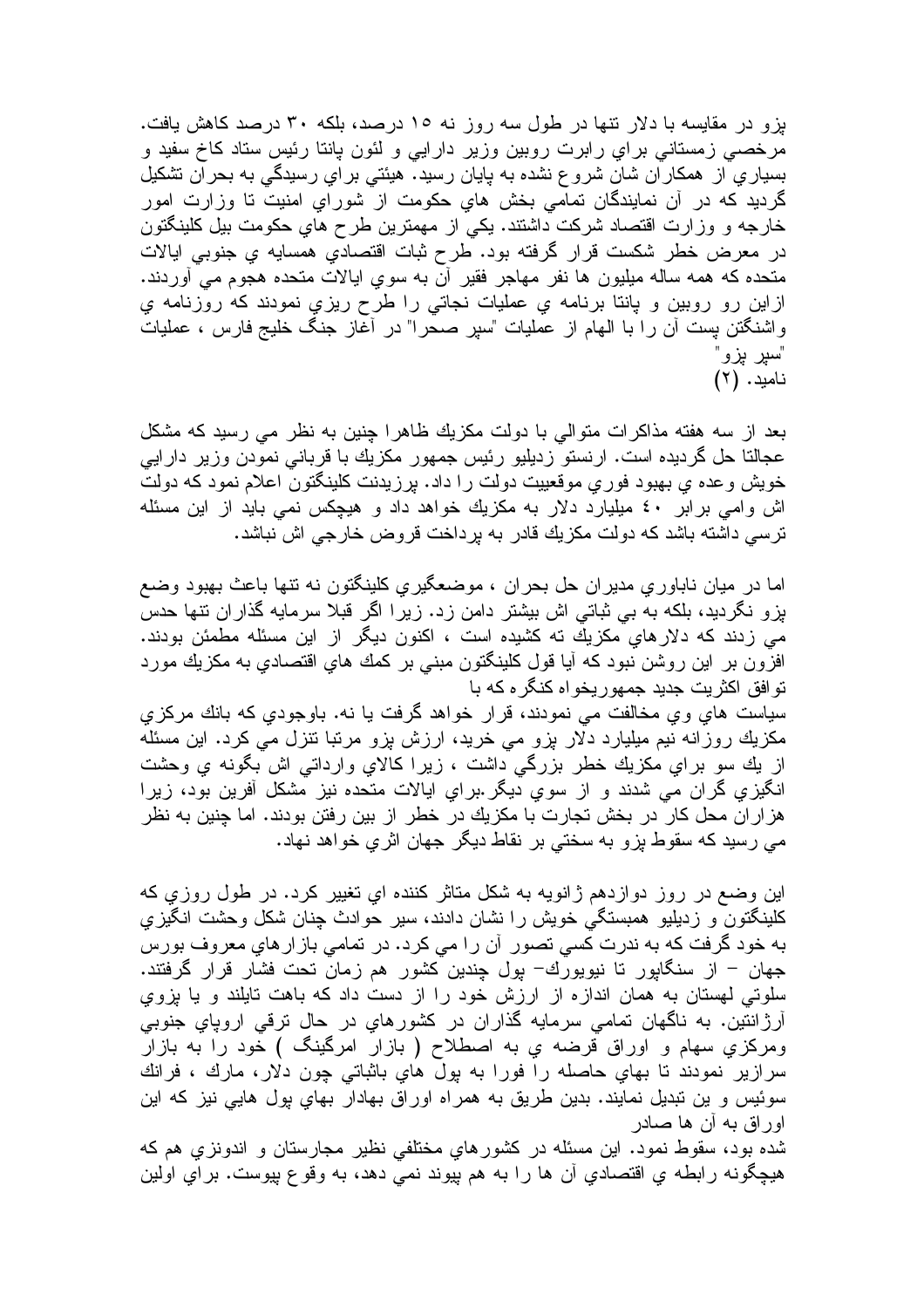بار در تاریخ رهبران بانك های مركزی كشورهای أسیای جنوب شرقی در بك جلسه ی مشورتی اضطراریِ هم دیگر را ملاقات نمودند. أن ها می باید تحت فشار دینامیسمی که خود هیچگونه مسئولیتی در ایجاد آن نداشتند به خاطر راحت کردن خیال سرمایه گذاران با افزایش چشمگیر نرخ سود، بهایِ پول خود را به طور مصنوعیِ افزایش دهند. آرژانتین ، برزیل و لمهستان نیز از این سیاست بپروي نمودند.

در روز بیستم ژانویه یعنی در بایان چهارمین هفته ی بحران بهای دلار نیز نتزل نمود. حال حتی آلن گرینزین رئیس بانك فدرال آمریكا نیز كه در میان محافل بانكی به خاطر خونسردی اش مورد تحسین قرار داشت ، اعلام خطر نمود. رئیس بانك فدرال در مقابل كنگره اعلام نمود كه "فرار سرمايه در معياري جهاني " و هجوم اش به سوي پول هاي قدرنمندی چون بن و مارك ألمان " نمایل فراگیر به

دمکر اسی و اقتصاد بازار" را به خطر انداخته است. وی هم دوش گروه کلینگتون دوستان جزبی اش را در کنگره تحت فشار قرار داد نا با بیشنهاد رئیس جمهور مبنی بر دادن وام به مکزیك موافقت نمایند. یك بار دیگر وضع براي چند روزي آرام گردید و ظاهرا پایان بحران عدم اعتماد به كشورهاي در حال ترقّي جنوب و شرق به نزديك مي نمود. تا آن دوشنبه ي سرد اواخر ژانويه.

کمبی بعد از ساعت ۸ شب این روز به بانتا رئیس ستاد دولت کلینگتون دو نلفن شد. یکی از طرف وزیر دارایی جدید مکزیك گیلیرمو اورنیس و دیگری از طرف نیوت گینجریش رهبر فراکسیون جمهوریخواهان در بارلمان. وزیر دارایی مکزیك به بانتا اطلاع داد كه كشورش ورشکست می باشد و آخرین ذخیره های دلارش نیز به اتمام رسیده اند. اگر جریان خروج سرمایه متوقف نگردد وي ناچار است تبدیل بزو به پول هاي دیگر را متوقف نماید و به بجا انداختن مكزيك در بازار جهاني كه نتيجه ي ده سال كوشش پر رنج بوده است به يك باره خاتمه دهد. بیغام گینجریش نیز خوشنینانه تر نبود. این سیاستمدار جمهوریخواه به رقبایش در کاخ سفید اطلاع داد که به این زودیِ ها برایِ دادن وام به مکزیك اکثریتی در کنگره به وجود نخواهد آمد. از این رو رئیس جمهور می باید مسئولیت را به نتهایی به گردن بگیرد و به بِشتیبانی کنگره امیدی نداشته باشد.

أن گونه که بانتا بعدها گفته است بدین طریق برای کلینگتون و تیم اش نتها بك راه باقی مانده بود و أن اجراي طرحي معروف به "طرح ب " بود. سناد مبارزه با بحران اكنون مي باید از ۲۰ میلیارد دلار بودجه ی صندوق ویژه ی بحران که برای مواقع ضروری در اختیار رئیس جمهور بود، استفاده نماید. علاوه بر این رئیس جمهور می باید از نهادهای مالی دیگر نیز طلب یاری می نمود زیرا که این رقم عظیم نیز کفاف نمی داد. اولین تقاضاي كمك از دفتر صندوق بين المللي بول واقع در گ− استريت شد. بدين طريق ساعات اضطر اب میشل کامدوسو آغاز گر دبدند.

رئیس صندوق بین المللی بول دو هفته بیش از آن در یك اقدام تا آن زمان بی سابقه ۷،۷ میلیارد دلار وام به مکزیك را از نصویب كمیسون های مربوطه گذرانده بود. بزرگترین وامی که طبق قوانین صندوق اصولا ممکن بود. لیکن این اقدام بی ثمر بود و هر کسی می دانست که این مقدار وام کفاف نمی دهد. حد اقل ۱۰ میلیارددلاردیگر لازم بود تا مکزیك از ور شکستگی نجات بابد.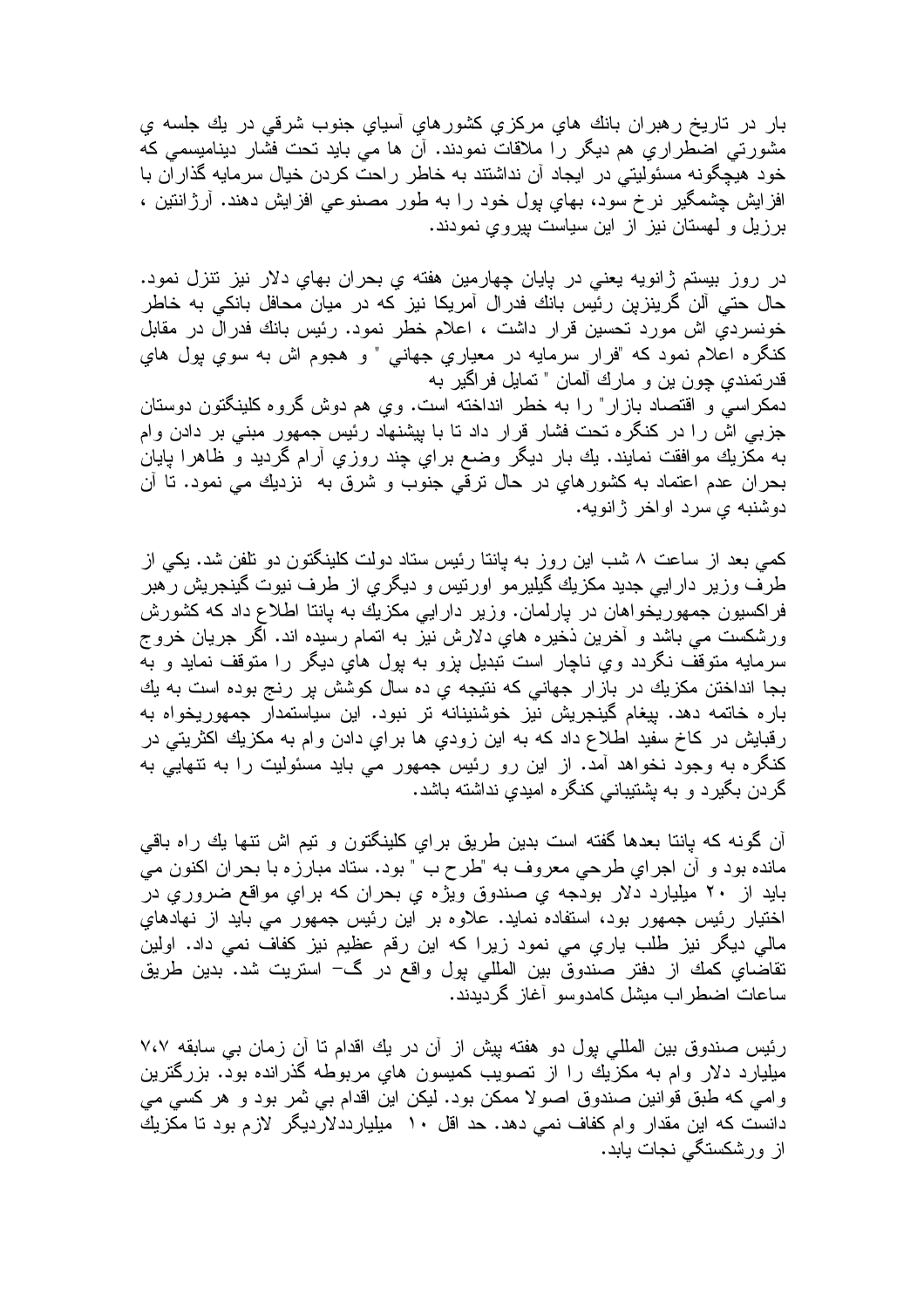اما أبا وی اجازه داشت با بول هایی که به وی سیرده شده بودند جنین عمل نماید؟ در خواست اّمریکا و مکزیك کاملا روشن بود. اما اّیا افزودن ۱۰ میلیارد دلار دیگر به وام اضطراري مكزيك به نفع صاحبان فراوان بول و از أن جمله ألمان و فرانسه و بريتانيا و ژاپن نيز بود؟ براي اجراي مقررات صندوق و مشورت هاي نشريفاتي وقتي باقي نبود. در بن و پاریس ساعت ۳ صبح بود. لیکن تصمیم می باید در همان شب گرفته می شد، زیرا صبح روز بعد بـي شك نقشه ي كلينگتون رسما در كنگره اعلام مـي گرديد.

کامدسو به یاد می آورد که در آن شب بار دیگر"به یاد نلفن هایِ روزهایِ گذشته یِ بانك هایِ طراز اول و مدیران شرکت هایِ سرمایه گذاریِ افتاده بود" (٤) که بیش بینی کرده بودند اگر بازار مکزیك از هم بپاشد تمامی بازارهاي جهان نیز دچار این سرنوشت خواهند گشت. زیرا نرس از ایجاد بحران هایِ مشابه در دیگر کشورهایِ در حال نوسعه باعث یك واكنش زنجيره اي مي گرديد كه در نهايت به يك بحران مالي جهاني منتهي مي شد.

کامدوسو به ترتیب با ۹ تن از نمایندگان دولت های عضو کمیته ی اجرایی صندوق که در أن زمان در واشنگتن حضور داشتند تلفنی تماس گرفت. وی از تمامی أن ها این سئوال واحد را نمود که "آیا به نظر شما رئیس صندوق می نواند در مواقع اضطراریِ کاملا خودمختارانه عمل نماید؟" با کمال نعجب نمامی مخاطبین وی ابراز داشتند که به وی کاملا اعتماد دارند. بعد از این کامدوسو نصمیم اش را به نتهایی گرفت. نصمیمی که بیل کلینگتون در نیمه های شب پس از بازگشت از صرف شام به کاخ سفید از آن مطلع گردید. كامدوسو با ناديده گرفتن تمامي قواعد صندوق بين المللي بول نه تتها موقعيت خويش ، بلكه شهرت تا آن زمانی نهادش را نیز به مخاطره انداخت و به کلینگتون بیغام داد که صندوق بین المللی پول با ۱۰ میلیارد دلار دیگر یعنی در مجموع ۷،۱۷ میلیارد دلار وام توافق دارد.

زمان كوتاهي بعد از أن أندره كروكرت مدير ارشد بانك توازن برداخت هاي بين المللي كه اتحادیه یِ بانك هایِ مركزیِ جهانِ محسوب می گردد به ریسك مشابهی دست زد. در شهر بازل مركز اين بانك ساعت ٧ صبح بود كه از سوي بانك فدرال أمريكا نلفني از كروكت سئوال شد آیا بانك وي حاضر است در برنامه ي دادن وام به مكزيت شركت نمايد؟ اگر چه كروكت فقط گفت كه در بانك نوازن برداخت هاى بين المللي در اين مورد كه آيا اتحاديه ي بانك هاي مركزي جهان مي نواند با ١٠ ميليارد دلار وارد عمل گردد يا نه بحث شده است ، لیکن همین حرف برای نلفن کننده ی واشنگتنی به نظر می رسید. (٥)

اكنون ديگر روبين و يانتا با خونسردي به "طرح ب "ي خود جامه ي عمل بوشانيدند. رئيس جمهورشان در ساعت ٥،١١محميح بعد از نتها ٤ ساعت خواب جلسه ي مجمع ساليانه ي فرمانداران ایالات آمریکا را با یك خبر شگفت انگیز أغاز نمود. كلینگتون در میان بهت و حيرت مخاطبين اش گفت كه با كمك صندوق بين المللي پول و بانك نوازن پرداخت هاي بين المللي و دولت كانادا بدون نياز به تائيد کنگره و آمی به مبلغ ٥٠ میلیارد دلار در اختیار همسایه بحران زده شان نهاده است. مکزیك تمامی قروض خویش را برداخت خواهد نمود.

بدین گونه در کمتر از ۲٤ ساعت چند مرد از فراز تمامی کنترل های بارلمانی با بول های حاصل از ماليات كشورهاي صنعتي غرب برداخت بزرگترين ۖ وام ناريخ را بعد از سال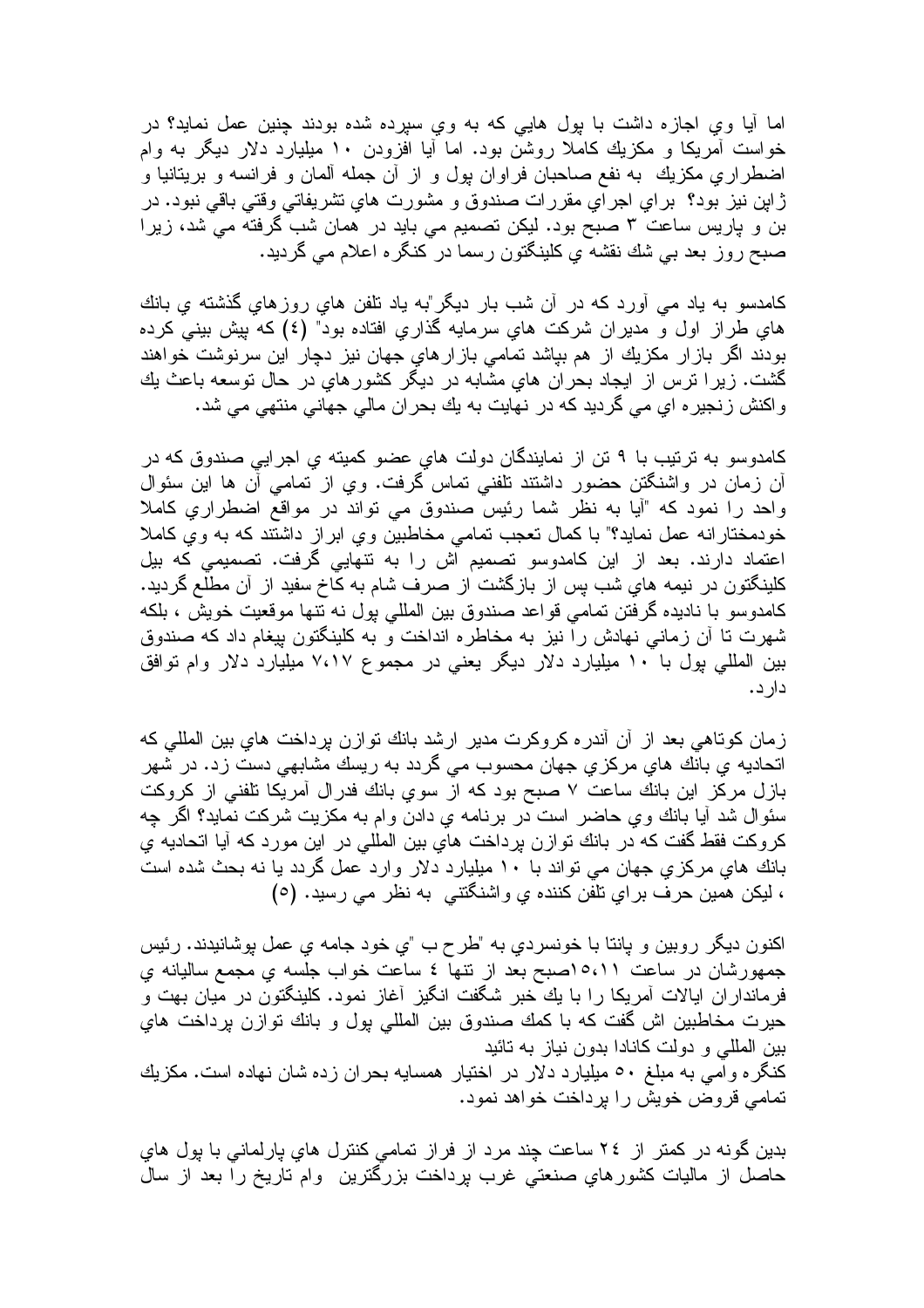۱۹۰۱ ممکن نمودند. در تمامی طول تاریخ نتها در یك مورد و آن هم در مورد كمك هایی كه در چهارچوب "برنامه ي مارشال " ايالات متحده براي بازسازي خرابي هاي ناشي از جنگ دوم جهانـي در اروپاي غربـي وامـي بيش از این داده شده بود. کامدسو به نمایندگی از طرف دست اندرکاران عالی مقام نهیه ی این وام از هيچ كوششي براي نوجيه اين معامله خودداري نمي نمود. اين شهروند فرانسوي رهبر صندوق بين المللي پول در اين مورد مي گويد: مورد مكزيك "اولين بحران بزرگ دنياي جدید باز ار هایِ جهان فراگیر شده یِ ما بود." ویِ ناچار بوده است بدون نوجه به بهایِ این كار وارد عمل گردد. زيرا در غير اين صورت : "يك فاجعه ي واقعي جهاني به وقو ع مي بپوست."

لیکن منتقدین بسیاری این معامله ی چند میلیارد دلاری را به گونه ی دیگری تفسیر می نمایند. ریمر د وریس اقتصاددان بانك سرمایه گذاریِ نیویورکی جی. پی. مورگان که در جهش اقتصادی مکزیك شركت نكرده بود، بی برده از "نجات سرمایه گذار انی كه سفته بازی هایشان نادرست از آب درآمده بود" سخن می گوید. (٦) نوربرت والتر رئیس اقتصاددان "دويچه بانك " ألمان نيز انتقاد خود ر ا چنين جمله بندي مي كند: " نمي توان فهميد كه چر ا ماليات دهندگان مي بايد سودهاي سرشار سرمايه گذاران (اوراق قرضه ي مکزيك) را تضمین نمایند." (۷) ویلیام بویتر استاد اقتصاد در دانشگاه کمبریج می گویدتمامی این عمليات چيزي "جز يك هديه از سوي ماليات دهندگان به نروتمندان " نبود.(٨)

روشن است که این انتقادات دلایل کامدسو، روبین و همکاران اش را نفی نمی کنند. زیرا كه معامله ي مكزيك هردوي اين ها بود. يعني هم جلوگيري از يك فاجعه ي تاريخ اقتصاد به مصنوعي نرين اشكال ممكن و هم يك دستبرد گستاخانه به خزانه هاي مالياتي كشور هاي عضو صندوق بين المللي بول به نفع يك اقليت ثروتمند بود. رئيس صندوق بين المللي بول در جواب منتقدین اش می گوید مسلم است که این وام چند میلیارد دلاریِ به نفع سفته بازان بو ده است اما "دنیا در ادست این افر اد است."

بحران مكزيك چهره ي نظم جديد جهان در دوران جهان فراگيري را به شكل كاملا واضحي نشان داد. بازيكنان اين ماجرا به گونه اي تاكنون بي سابقه نشان دادند كه جاافتادن اقتصاد جهان فراگیر با چه شدتی آر ایش قدرت جهان را تغییر داده است. ابرقدرت آمریکا، صندوق بين المللي قدرتمندپول و تمامي بانك هاي مركزي كشورهاي اروپايي چنان كه گویی با دست هایی نامرئی هدایت می شوند، سر به اطاعت قدرتی فراتر که نیروي نابودكننده اش ديگر غيرقابل نصور گشته است ، نهادند. قدرت بازار بين المللي دارايي.

#### از بريتون وودز تا سفته بازي آزاد

در بورس ها و اتاق های دادوستد بانك ها و بیمه ها، در صندوق های سرمایه گذاری و بازنشستگی بِك طبقه ي جديد سياسي وارد صحنه ي جهاني قدرت گرديده است كه هيچ دولت ، هیچ نهاد تولیدی و خواه ناخواه هیچ شهروند مالیات دهنده ی معمولی قادر به فرار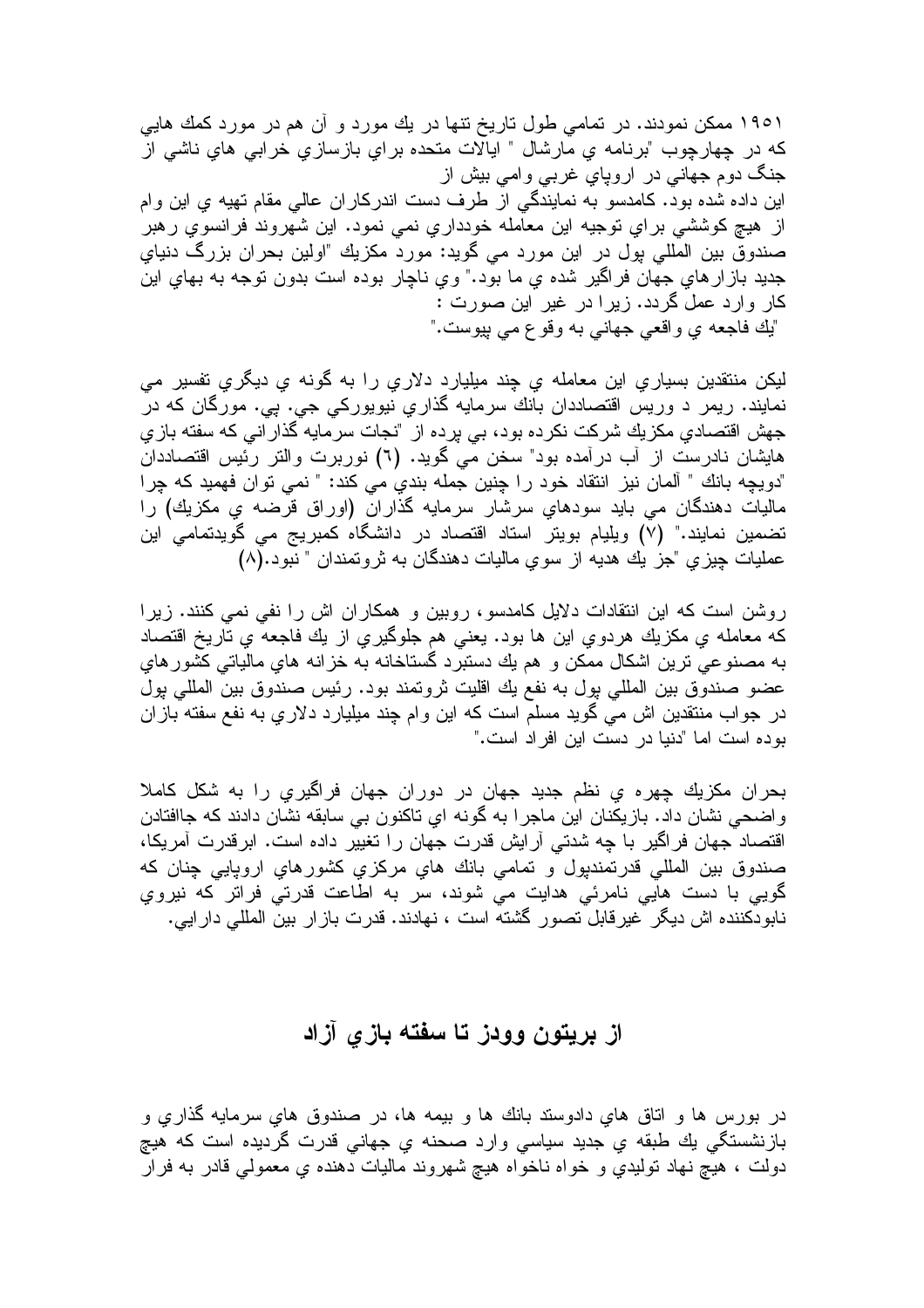از دست آن نیست. طبقه ی تجاری که به صورتی جهان فراگیر در حوزه ی ارز و اوراق بهادار موجى فزاينده از سرمايه هاي أزاد سرمايه گذاران را رهبري مى كنند و بدين وسيله قادرند مصون از هرگونه کنترل دولتی در مورد رفاه یا رنج تمامی ملت ها، تصمیم گیرند.

عملیات "سیر بزو" نتها یکی از موارد برجسته ی قدرت این طبقه ی جدید بود. دیگر سیاستمداران و انتخاب کنندگان آن ها در سراسر جهان هرچه بیشتر متوجه یِ این موضوع شده اند که چگونه بازیگران ناشناس بازارهای دارایی سکان اقتصادشان را به دست می گیرند و نتها نقشی که برایِ آن ها به عنوان نماشاچیانی ناتوان باقی می ماند، سیاست است. در سال ۱۹۹۲ هنگامی که چند صد مدیر بانك و صندوق بول از شكل كار جورج سوراس ثروتمند بزرگ لمهستانی الاصل بپروي نمودند و با میلیاردها دلار نصمیم به پائین أوردن ارزش بوند انگلیس و لیره ی ایتالیا گرفتند، بانك هایِ مركزیِ انگلیس و ایتالیا با وجود آن که تمامی ذخایر دلار و مارك خود را وارد بازار نمودند، قادر به جلوگیری از سقوط بول های شان نگشتند. هر دو دولت سرانجام ناچار گردیدند ازسیستم ثابت بول اروپا که برای ان ها مفيد بود، خارج شوند.

در ماه فوریه ١٩٩٤ هنگامی که بانك فدر ال آمریکا در نشریك مساعی با باز ار سرمایه ی این کشور بهر م ی راهبر ۱٫ افز ایش داد، دولت آلمان فقط توانست تماشاگر این امر باشد که چگونه به ناگاه شرکت های آلمانی ، با وجودی که سطح نورم بائین بود و بانك فدرال به انداز ہ ی کافی بول ارزان در اختیار بانك ها نهاده بود، می باید سودهای بیشتری برای وام هاي خويش مي پرداختند. در بهار سال ۱۹۵۵ هنگامي كه ارزش دلار به پائين ترين سطح تاریخ خویش یعنی ۳۰،۱ مارك و یا ۷۳ بن ژابن رسید و صنعت صادراتی این دو كشور را به زانو در أورد، دولت هاي ژاپن و ألمان نيز در مقابل انتخاب كنندگان خويش ناتوان جلو ہ گر ۔مے نمو دند۔

از این زمان به بعد روُسای دولت های بسیاری که نوسط نجاری نامرئی به ننگنا افتاده بودند با جملاتي التماس گونه و ناسزاگويي هاي زير لب خود را تسليم نمودند. جان ميجر نخست وزیر بریتانیا در آپریل ۱۹۹۰ شکایت می کرد که نمی توان بر این مسئله گردن نهاد که وقایع باز ارهای مالی "با چنان سرعت و در چنان مقیاس عظیمی در جریان باشند كه كاملا خارج از حيطه ي كنترل دولت ها و نهادهاي بین المللی قرآر گیرند."(۹) لامبرنو دینی رئیس جمهور گذشته یِ ایتالیا که خود به هر جهت در گذشته مدیرکل بانك مرکزی کشورش بوده است در تایید حرف میجر می گوید:"به باز ار ها نباید اجازه داد که کل سیاست اقتصادیِ یك کشور را از پایه ویران نمایند."(١٠) از نظر ژاك شيراك رئيس جمهور فرانسه مجموعه ي بازار مالي سزاوار سرزنش است. در يك كلام وي فرقه ي تاجران را "ايدز اقتصادي جهان " نام نهاده است."(١١)

ليكن اين توطئه ي اجتناب پذير اصولا توطئه نيست. زيرا هيچ سنديكايي از بانكداران سودجو دستي در آن ندارد. در هيچ کجا دواير مخفي در پستوي اتاق ها جلسه اي نمي گذارند تا پول کشوري را ضعيف و يا نرخ سهام را در بورسي بالا برند. آن چه در بازارهاي بول صورت مي گيرد از يك منطق كاملا قابل درك بپروي مي نمايد كه مسبب اصلی أن خود دولت های کشور های صنعتی می باشند. أن ها از شروع سال هاي دهه ي هفتاد به نام مكتب اقتصادي مقدس بازارهاي أزاد و

نامحدود به طور اصولی تمامی موانعی را که بر سر راه مراوده ی بول و سرمایه بود و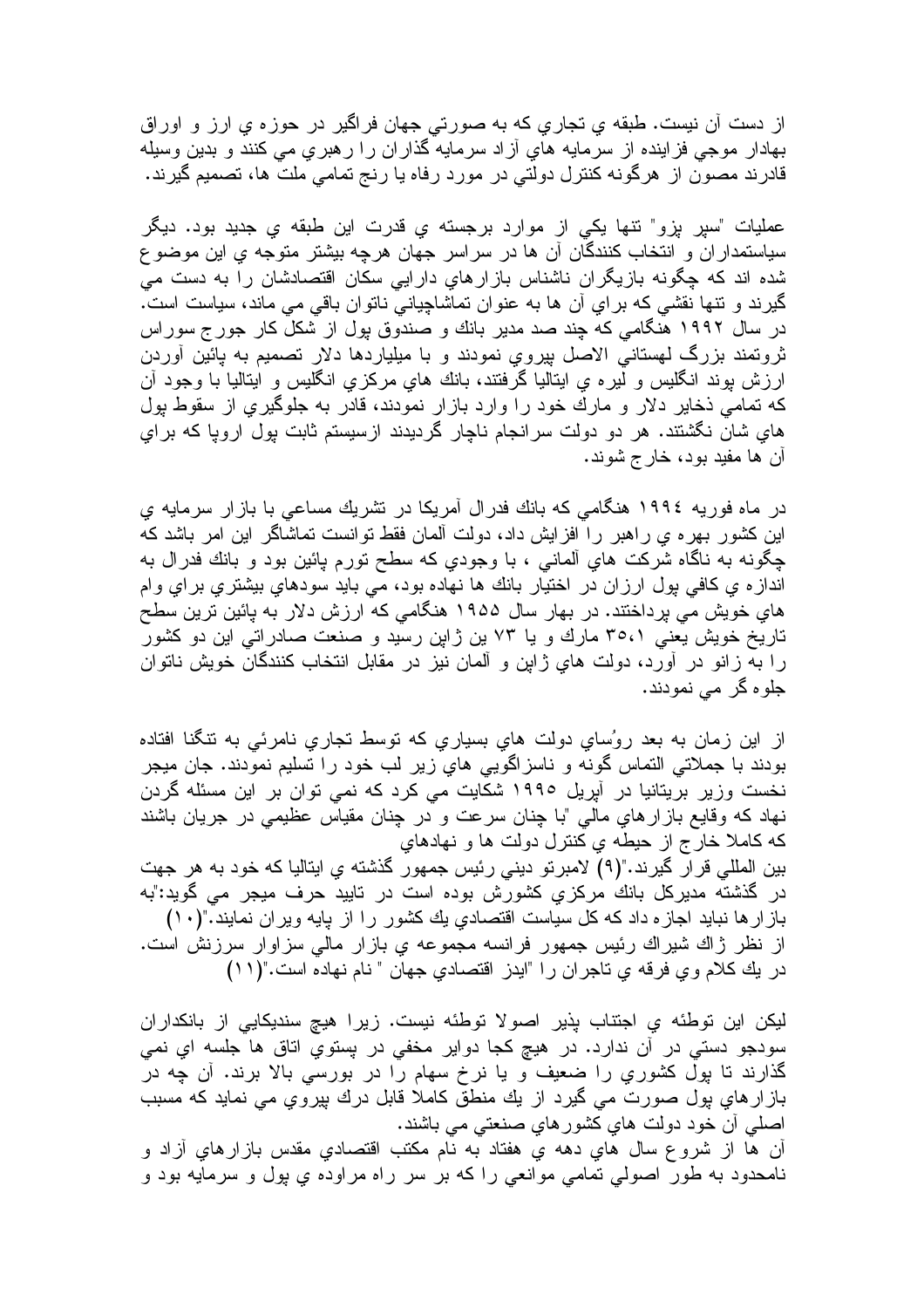سرمایه ها را قابل هدایت و در نتیجه قابل کنترل می نمود، از میان برداشتند. و اکنون هم چون کار آموزان درمانده ی فن جادوگری دیگر قادر به کنترل ارواحی که مسئولین بیشین دولت های شان آن ها را احضار نموده اند، نمی باشند.

آزاد نمودن پول از محدودیت های کنترل دولتی با از میان برداشتن نرخ ثابت تبدیل پول کشورهای بزرگ صنعتی در سال ۱۹۷۳ آغاز گردید. تا آن زمان قوانین سیستم بریتون وودز حاکم بودند. این سیستم را کشورهای بیروز گشته در جنگ جهانی دوم از طریق عقد قراردادي در مورد نظم بين المللي پول در ماه ژوئيه ١٩٤٤ در دهكده ي كوهستاني بريتون وود واقع در ایالت نیو همشایر به وجود آوردند که نقریبا مدت سی سال ثبات بولمی کشورها را باعث گردید. در این سیستم براي پول تمامی كشورهاي عضو این پیمان یك ارزش ثابت نسبت به دلار مقرر گردیده بود. دلاریِ که بانك مرکزیِ امریکا تضمین نموده بود آن را هر زمان با طلا معاوضه نماید. در عین حال نجارت بول نحت نظر دولت ها بود و در اغلب کشورها تبدیل بول به ارزهای خارجی و یا انتقال بول به خارج ملزوم به اجازه ی کتبی دولت بود. اين سيستم به عنوان جوابي بود به شرايط أشفته ي حاكم در سال هاي دهه هاي بیست و سی که به واکنش های دفاعی سرکش ملی ، حمایت گرائی ها و سرانجام جنگ ختم گر دیدند .

اما صنعت شدیدا توسعه جو و بانك های بزرگ این كنترل دیوان سالارانه را ترمزی مزاحم می دانستند. ایالات متحده ، جمهوریِ فدرال آلمان ، کانادا و سوئیس از سال ۱۹۷۰ کنترل مراودات سرمایه را از میان برداشتند. بدین طریق سد شکسته شد. اکنون دیگر سفته بازان بعنی تجاری که قیمت بول ها را بر طبق امکانات مختلف ارزیابی می کردند، نرخ ارزها را میان خود تعین می نمودند. بدین طریق سیستم نرخ ثابت ارزها از هم پاشیده شد.

هم زمان با این تمامی کشورهای دیگری که هنوز از سیاست کنترل بازار بپروی می کردند، تحت فشار قرار گرفتند. کنسرن های این کشورها شکایت داشتند که از دسترسی به سرمایه هاي خارجي با سودهاي پائين محروم مي باشند. در سال ۱۹۷۹ انگلیسی ها آخرین محدودیت ها را از میان برداشتند. ژاپن سال بعد راه انگلیس را در بیش گرفت. حساب بقیه را صندوق بین المللی بول و بازار مشترك اروپا رسیدند. رهبران بازار مشترك اروپا در سال ۱۹۸۸ با اعتقاد ریسخ به افزیش رفاه از طریق آزادی اقتصاد بدون مرز، بازیارهای بی حد و مرز را به وجود اوردند. در ماه ژانویه یِ ۱۹۹۰ ایتالیا و فرانسه نیز در راه جامه ي عمل پوشانيدن به اين به قول پتر اشميت كميسارياي بازار مشترك " بزرگترين بي نظمی تاریخ اقتصاد" ً مرادوده ی ِ بول و سرمایه را ازاد نمودند. اسپانیا و برنقال تا سال ۱۹۹۲ مقاومت کر دند.

ان چه که رهبران هفت کشور بزرگ صنعتی غرب برای تحقق رویاهای اقتصادیِ شان تصويب نمودند به ندريج به ساير كشورهاي جهان نيز قبولانده شد. براي اين كار صندوق بین المللی بول که در شورای نظارت اش حرف أخر را هفت کشور بزرگ صنعتی جهان می زنند، بهترین وسیله بود. قدرتمندان این صندوق در ده سال گذشته به هر کشوریِ که وام دادند، این وام را با این شرط دادند که کشور مزبور نرخ بول اش را متغیر نماید و در هایش را به روی مراودات بین المللی سرمایه بگشاید.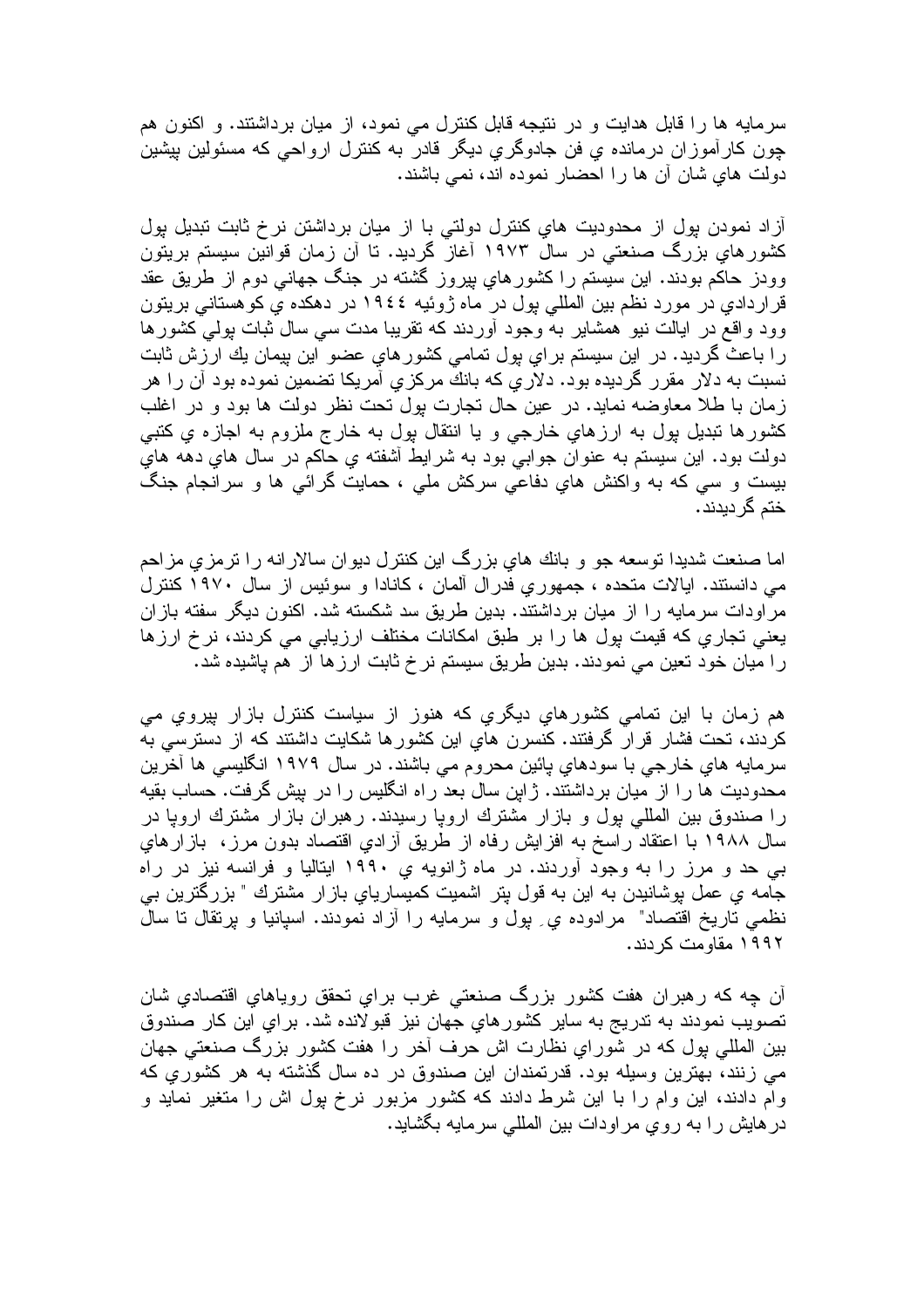تنها از ـطریق این سیاست هدفمند و قوانین تصویب شده توسط دولت ها و مجلس های غالبا به شكل دمكراتيك انتخاب شده بود كه أن سيستم خود مختار اقتصادي "بازار دارايي " كه دانشمندان علوم سیاسی و اقتصاددانان دیگر به آن به مثابه بك نیرویِ مافوق طبیعی می نگرند، توانست قد به قدم رشد بابد. اکنون دیگر ملت های جهان را هیچ چیزی از مکتب ها و موزيك پاپ گرفته تا سازمان هاي بين المللي و يا حتا محيط زيست به اندازه ي شبكه ي الكترونيكي دستگاه جهاني بول بانك ها، بيمه ها و صندوق هاي سرمايه گذاري به هم نزديك نم*ی* کند.

#### شکار سود با سرعت نور

در ده سال گذشته معاملات دنیای دارائی با استفاده از این شبکه ی الکترونیکی جهانی به گونه ای انفجار آمیزی رشد نموده اند. از سال ۱۹۸۰ درآمدهای حاصله از تجارت ارز و اوراق بهادار بین المللی بیشتر از ده برابر گردیده است. طبق تحقیقات بانك توازن برداخت هاي بين المللي امروزه به طور متوسط در يك روز نجارت ارز بيش از يك و نيم بيليون دلار پول دست به دست می گردد. رقمي با دوازده صفر كه نقريبا برابر مقدار توان اقتصادي ساليانه ي ألمان و يا چهار برابر هزينه ي كل نفت خام ساليانه ي جهان است.(١٢) در آمدهاي حاصل از سهام ، وام هاي كنسرن ها، قروض دولتي و انواع بي شماري از قراردادهاي ويژه يعني قراردادهاي به

اصطلاح اشتقاقی نیز به همین مقدار می باشند.

تا ده سال بیش هنوز در فرانکفورت بازاری ویژه ی قراردادهای آلمان فدرال و در لندن برایِ سهام کارخانجات انگلیس و در شیکاگو برایِ معاملات مدت دار وجود داشت که هر كدام از آن ها نابع قوانين خاص خويش بودند. امروزه نمامي اين بازارها بلاواسطه به يكديگر مربوط اند. لرقام نر خ تمامي بورس ها در هر نقطه ي جهان هر لحظه قابل دريافت مبی باشند و دریافت کنندگان این ارقام بر پایه آن ها به

خريد و فروش سهام مي پردازند. نرخ اين سهام به نوبه ي خود فورا به عنوان بهاي "خريد" و "فروش " جديد دوباره به اكناف جهان فرستاده مي شوند. از اين جهت است كه پائین أمدن نر خ سودپول در أمریکا در أن سوی جهان یعنی در مالزی فورا باعث افزایش قیمت سهام می گردد. زیرا هنگامی که سرمایه گذاریِ در اوراق قرضه یِ ایالات متحده ديگر چندان مقرون به صرفه نباشد، سرمايه گذاران به سهام خارجي روي مي أورند. يا آن که هنگامی که ژاپن پول هایی با نرخ کم به بانك هایش قرض می دهد، ممکن است بهاي اوراق بهادار ألمان افزایش یابند. زیرا این بانك ها بن های وام گرفته را با مارك تعویض نموده و با سرمايه گذاري أن در اوراق پرسودتر ألماني بدون هرگونه ريسكي سودهاي خوبی می برند. درست به همین خاطر هر کس که بخواهد بول و یا سرمایه ای وام بگیرد، حال خواه يك

دولت ، بك كنسرن و يا فرد ممعمولى كه قصد ساختن خانه اى را دارد، فورا وارد بك رقابت جهانی با نمامی بدهکاران بالقوه یِ دیگر می گردد. نعین کننده یِ نرخ سود بازار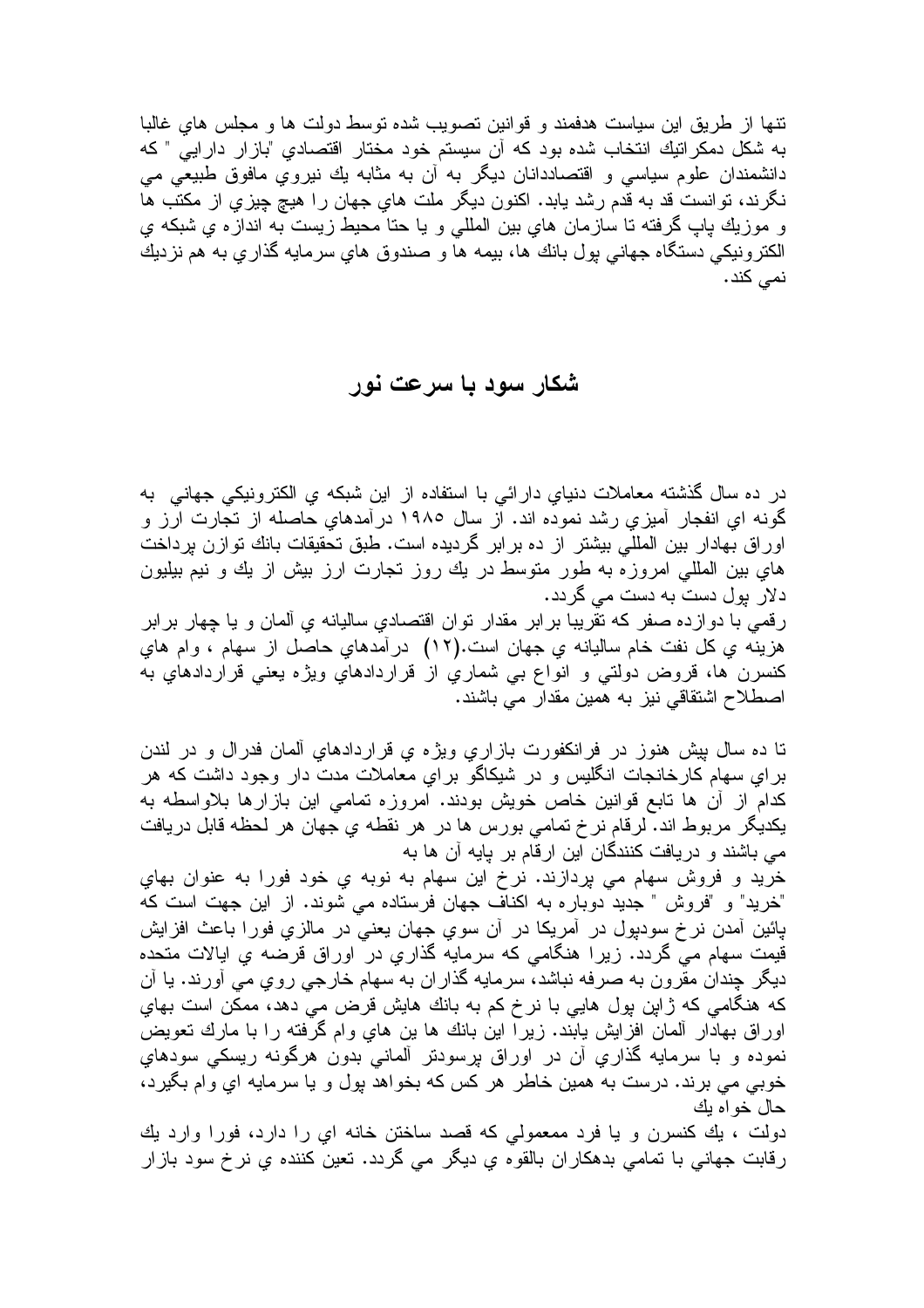سرمایه ی ألمان نه موقعییت اقتصاد و نه بانك مركزی این كشور بلكه فقط نظر بولسازان حرفه اي است كه به قول نشريه ي اكونوميست هم چون "ارتشى مجهز به دستگاه هاي الكترونيكي " بيست و چهار ساعته درگير مسابقه اي

جهانی با هدف دسترسی به بهترین سودها می باشند. شکارچیان سود با سرعت نور در شعبه هاي فراوان يك شبكه ي اطلاعاتي جهاني در حركت اند. – يك أرمانشهر پر انشعاب الكترونيكي كه از بپچيده ترين معادلات رياضي نيز پپچيده تر مي باشد. – از دلار به ين ، از بن به فرانك سوئيس و بعددوباره بازگشت به دلار – و بدين طريق در عرض چند دقيقه تجار ارز از بازاریِ به بازار دیگر و از یك طرف معامله مثلا در نیویورك به طرف معامله ي ديگري در لندن و يا هنگ کنگ روي مي آورند و قراردادهايي چند صد ميليون دلاري منعقد مي كنند. به همين طريق نيز مديران صندوق هاي پول اغلب در عرض چند ساعت میلیاردها سرمایه یِ مشتریان خویش را میان سهام و بازارهایِ مختلف جابجا می کنند. اوراق بهادار آمریکایی با فشار یك دكمه به اوراق قرضه ی انگلیس ، سهام کارخانجات ژاپنی و یا اوراق قرضه ی دولت ترکیه که به مارك آلمان صادر گردیده اند، تبدیل می گردند. در کنار ارزها بیش از ۷۰ هزار نوع اوراق بهادار مختلف در معرض خرید و فروش می باشند. بازاری رویایی با شانس ها و ریسك هایی بینهایت زیاد.

هر يك از تجار بول مي بايد براي هضم اين سيل ارقام توانايي هاي بالايي در بررسي اطلاعات از خود نشان دهند. یکی از این افراد پاتریك اسلاف ۲۹ ساله است. وی به همراه ٤٠٠ تن همکاران اش همه روزه ده ساعت تمام بدون هرگونه استراحتی در سالن بزرگ تجارت بانك سرمايه گذاري لندن ً مي نشيند و معاملات اين بانك را با فرانك سوئيس ر هبر ی می کند.

محل کار وي بك كيوسك سه متري غيرمحسوس واقع در سالن نيمه تاريكي است كه غرق در همهمه و فريادهاي دستور مانندي مي باشد. بر روي سطح كوچك پشت سرش ٣ صفحه ي تصوير و دو بلندگو نصب گرديده اند كه بدون انقطاع ارقام جديد را به صورت سمعي و بصري به اطلاع وي مي رسانند. در طرف راست وي بك چنر رنگارنگ شركت روينر که شرکت طراز اول نولید وسایل الکترونیکی بازار دارایی می باشد، نصب گردیده است. رويتر از يك خبرگزاري معمولي به سازمان دهنده ي اصلي بازار الكترونيكي رشد يافته است و سالیانه بیش از یك میلیارد مارك سود می برد. اسلاف از طریق خطوط ارتباطی ماهواره هاي خصوصـي و يك رايانه ي عظيم رويتر در دوشلند لندن با ۲۰ هزار مركز دارایی و تمامی باز ارهای بزرگ بورس دنیا در ارتباط است.(۱۳)

بر روی صفحه های تصویر در آن واحد نرخ آخرین سه عرضه و تقاضای فرانك سوئیس ، بالاترين و پائين ترين نرخ يك ساعت گذشته ي تمامي پول هاي جهان و هم أخرين اخبار دنیای دارایی و بول دیده می شوند. اسلاف می تواند با گرفتن یك شماره ی مخصوص با هر شرکت کننده یی در بازار بورس نماس برقرار نماید و فورا بك معامله انجام دهد. لیكن وى اجازه ندارد نتها به اطلاعات فوق قناعت

نماید و مبی باید به نرخ هایی که دونن از دلالان بورس شرکت اش مستقلا از طریق بلندگو به اطلاع اش می رسانند، نیز نوجه داشته باشد. هر چند دقیقه یك بار خود او از طریق نلفن و يا رايانه چيزي به بازار عرضه مي كند. اگر يكي از دلالان مشتريان اش آن چه را که وی عرضه کرده است بخواهد، تلفن زنگ می زند.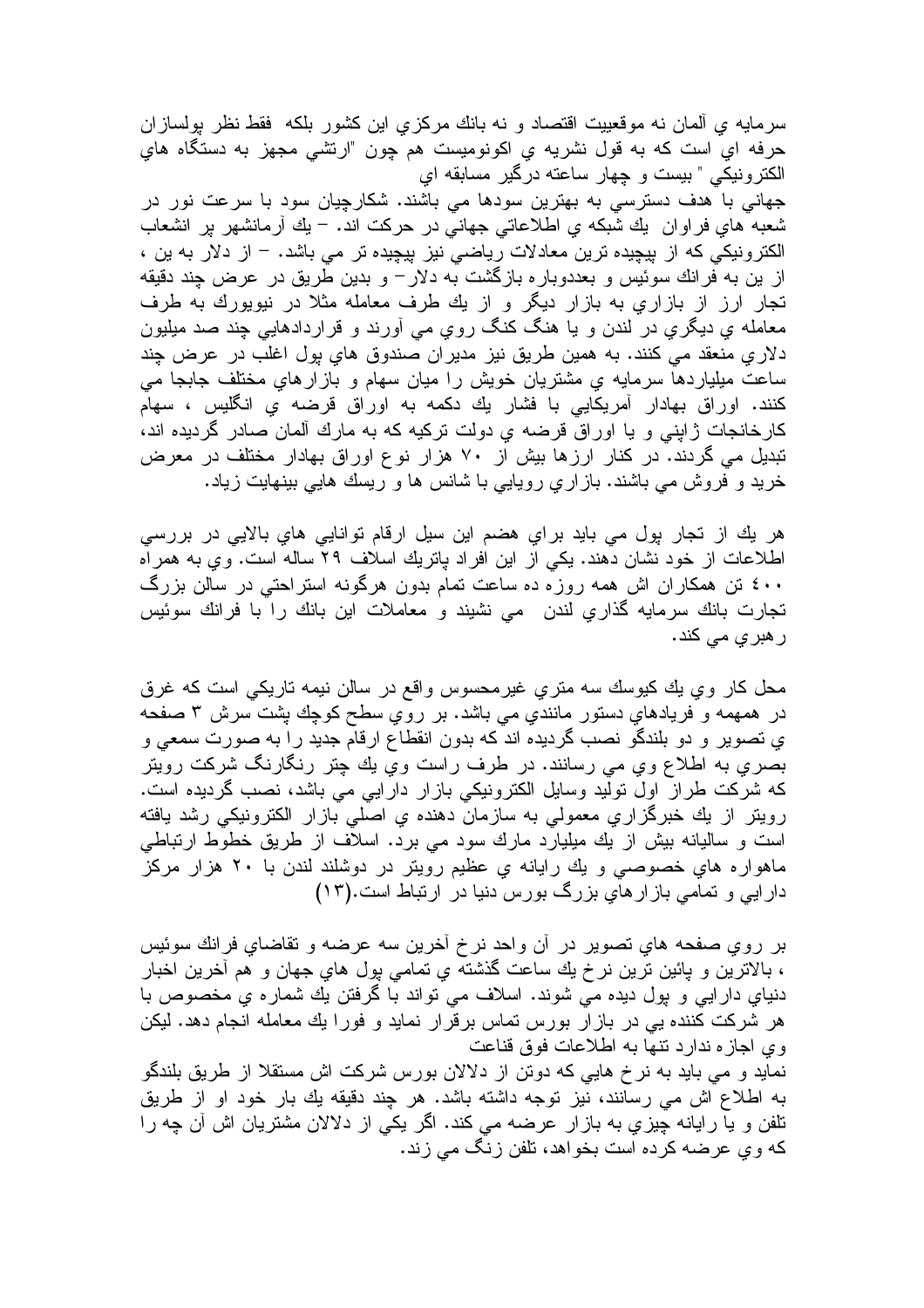این قیمت یابان انسانی از طریق سیستم های الکترونیکی رویتر و ای. بی. اس. با هم در رقابت اند. اي. بي. اس. يكي از شركت هاي رقيب رويتر است كه به يك اتحاديه ي بانكي بين المللي تعلق دارد. افراد اي. بي. اس. نيز هر عرضه اي را كه دريافت مي نمايند فورا به صورت ناشناس به روي صفحه ي تصوير منتقل مي نمايند. اسلاف از طريق صفحه ي تصوير اي. بي. اس. كه در طرف چپاش قرار دارد

قادر است در "زمانـي واقعبينانـه " يعنـي فورا بالانرين قيمت هاي نقاضـا و همچنين پائين نرين قیمت هایِ عرضه یِ فرانك سوئیس را به دلار و مارك كه در این سیستم ارائه می شود، در دسترس داشته باشد. آن چه در این میان مهم است و از این رو نیز با خط سیاه بر روی زمینه ای زرد نوشته شده است ، اعداد سوم و چهارم اعشاری می باشند که دائما در حال تغييراند. اگر اسلاف دكمه ي "باي " را فشار دهد رايانه مشخصات عرضه كننده را اعلام نموده و به طور خودكار با وي رابطه برقرار مي نمايد.

اسلاف می گوید در این ینجشنبه ی ماه ژانویه ۱۹۹۲ "بازار خیلی عصبی است." وی قبل از شروع كارش روزنامه ي اطلاعات داخلي بخش اقتصادي شركت شان را مطالعه كرده است. یکی از مسائل تعیین کننده در این روز نتیجه ی جلسه ی مدیریت بانك فدرال المان در فرانکفورت خواهد بود. اگر این بانك نرخ بهره ي راهبر را باز هم نقلیل دهد دلار و فرانك سوئيس باز هم بيشتر ترقى خواهند نمود.

اما گمان نمی رود که آلمانی ها اجازه یِ چنین کاریِ را به خود بدهند. زیرا کوه قروض دولت بسیار بلند است و نرس بانك فدرال از نورم عاملی تعیین كننده در معاملات بول است. از این رو نیز اقتصاددانان شرکت معتقد نیستند که تغییری در بهره ی راهبر آلمان داده شود. اسلاف این نظر را نائید می نماید و بر روی قوی تر گشتن مارك حساب می <u>کند .</u>

وي بعد از نيم ساعت بازار را مي أزمايد و "هفتاد مارك " به ازاي "٥٧٥ فرانك سوئيس " از بانك او . ب. اس. سوئيس مي خرد. اسلاف با يك قلم الكترونيكي به سرعت بر روي نقاط تماس كوزوله مشخصات معامله اي را كه كرده است به سيستم مدار بسته ي شركت می دهد.

۷۰ میلیون مارك به ازاي ۵،٥۷ میلیون فرانك سوئیس . كمي بعد صداي يك " فاچ" بلند به گوش می رسد و این بدان معنی است که مارك یك هزارم فرانك نتزل نموده است. بدین ترتیب اسلاف –موقتا– هفت هزار فرانك ضرر نموده است. لیكن "بوبا" ، نامی كه دست اندرکار ان بورس به بانك فدر ال آلمان داده اند، هم بيمان وي مي باشد. زير ا خبر مي رسد که نرخ سود راهبر در المان تغییریِ نخواهد نمود. از این رو نیز مارك ترقی می كند و بدین گونه در عرض چند ثانیه اسلاف دو برابر زیان قبلی خویش سود می برد. اسلاف با احتیاط عمل می نماید و فورا مارك های خریده شده را می فروشد و دقیقه ای استراحت می <u>کند .</u>

اسلاف این شغل اعصاب خرد کن را مسابقه ای با قوانین آهنین می نامد و خود را سرباز كوچكي مي داند كه با موج بازار در حركت است. وي مي گويد: "حتي بازيگران بزرگ" مثل سیتی بانك نیویورك "نیز قادر نیستند به نتهایی نرخ ها را به حركت درآورند." زیرا باز ار خبلی بزرگ است.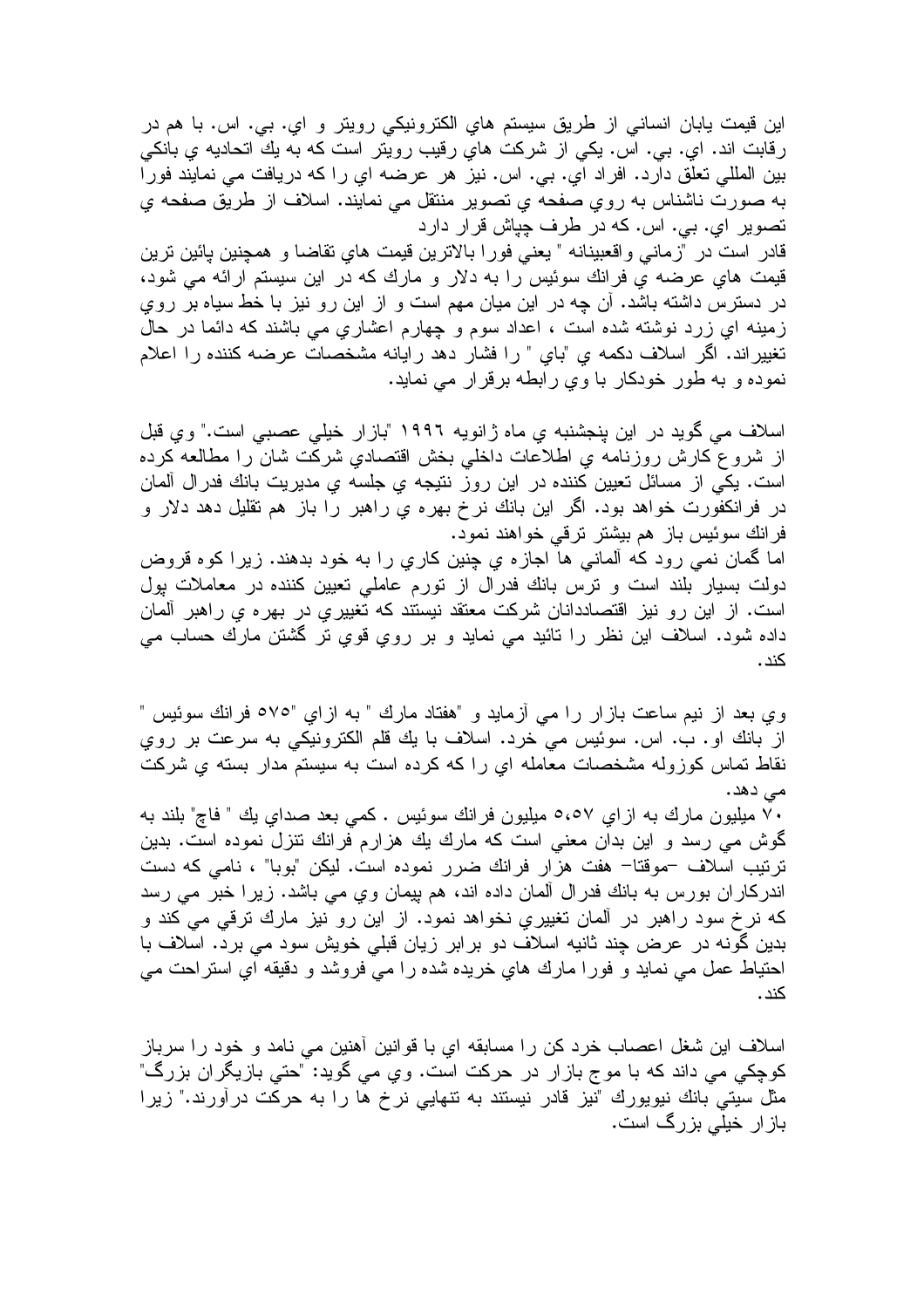کار ناجر ارز هنوز ساده است زیرا برای وی فقط زمان حال مهم است. در آن سوی سالن همکارانی از وي نشسته اند که با معاملات اشتقاقی سروکار دارند. کار أن ها به أينده مربوط می گردد. به عبارت دقیق تر با قیمت هایی که اکثریت شرکت کنندگان در بازار سهام ، اوراق بهادار و یا ارزها در ۳ تا ۲ ماه و یا حتبی یك سال أینده انتظار أن ها را دارند. أن ها با محصولاتي به نام هاي سواپ، كولا، فونور، اوبسيون ، دينگو و زبرا سروكار دارند. هر ماه محصول جديدي وارد بازار مي گردد. نقطه ي اشتراك همه ي اين محصولات این است که ارزش همه یِ أن ها ارزشی اشتقاقی است یعنی بر بایه یِ نرخ هایی استوارند که امروزه و با بعدها برای اوراق بهادار حقیقی و ارزها برداخت می شوند.

در اين سيستم براي أن كه در اقتصاد ألمان سرمايه گذاري نمود نمي بايد حتما سهام ألماني خريد، بلكه نتها كافي است كه بهاي أينده ي سهام ألمان را حدس زد و در صورتي كه در زمان مقرر شاخص بهاي سهام ألمان بالاتر از مقدار حدس زده شده باشد، اين تفاوت قيمت سود مشتري از اين معامله خواهد بود. در چنين معامله هايي بانك ها مي توانند خود را توسط يك قرارداد متقابل و يا موجودي سهام شان در مقابل زيان هاي احتمالي بيمه نمايند. اگر مشتری مایل باشد می تواند به طور ًهم زمان خود را با یك اوبسیون در مقابل نوسانات بهاي مارك بيمه كند و با يك "سواپ – بهره " بهره ي يك وام دراز مدت اش را در مقابل بهره یِ بِك وام كوناه مدت معاوضه نماید و برعكس. مزیت شگفت انگیز چنین معاملاتـی نسبت به معاملات واقعی این است که فاقد ریسك هاي ناشمی از سقوط ارزش پول و یا مسامحه ي صـاحبان اوراق بـهادار و ارزها مـي باشند. يعنـي خود ريسك هم بـه كالايـي تجاري تبدیل م*ی* گردد .

سابقا این معاملات مدت دار و پر ریسك نتها به عنوان نوعی بیمه برای اقتصاد واقعی تلقی می گردیدند. مثلا صادر کنندگان می توانستند از این طریق از سرمایه یِ خود در مقابل نوسانات بول كشورهاى طرف معامله شان حفاظت كنند. أن گونه كه الكساندر لامفاتوسى با رضایت خاطر می گوید "از زمانیکه ظرفیت رایانه ها تقریبا نامحدود گشته است ، معاملات اشتقاقی کاملا خودمختار گردیده اند و یك "دوران انقلاب دارایی " را باعث گردیده اند. (١٤

مدت هاست که تمام مراکز بزرگ دارایی بورس ویژه ای نیز برای معاملات مدت دار دایر نموده اند. از سال ۱۹۸۹ تا سال ۱۹۹۰ ارزش صوریِ معاملات مدت دار در هر دو سال دوبرابر گردیده است و در مقیاس جهانی به رقم غیر قابل نصور ٤١ میلیارد دلار رسیده است. (١٥)

تنها خود این رقم بیان کننده یِ تغییر شکل غیر قابل نصور معاملات پول است. فقط دو نا سه درصد این معاملات در خدمت حفظ صنعت و تجارت است. تمام قراردادهایِ دیگر شرط بندي هاي سازمان داده شده ي ميان دلالان بازار است. الگوي اين معاملات چنين است:"شرط می بندم که " داون جونز "(سهام ده عدد از بزرگترین موسسات اقتصادی آمریکا) سال دیگر ۲۰۰ امتیاز از مقدار کنونی اش بیشتر خواهد بود. اگر چنین نشد من فلان مقدار می بردازم." روشن است کسانی که چنین شرطبندی هایی می کنند نسبت به کسانی که به یك قمارخانه می روند یك مزیت دارند و آن این است که در هنگام بستن قرارداد فقط مبلغ کمی می بردازند.مشکل واقعی در چنین معاملاتی زمانی نمایان می گردد که می باید به قرارداد عمل شود. البته غالب تجار با قراردادهایِ متقابل ریسك زیان خویش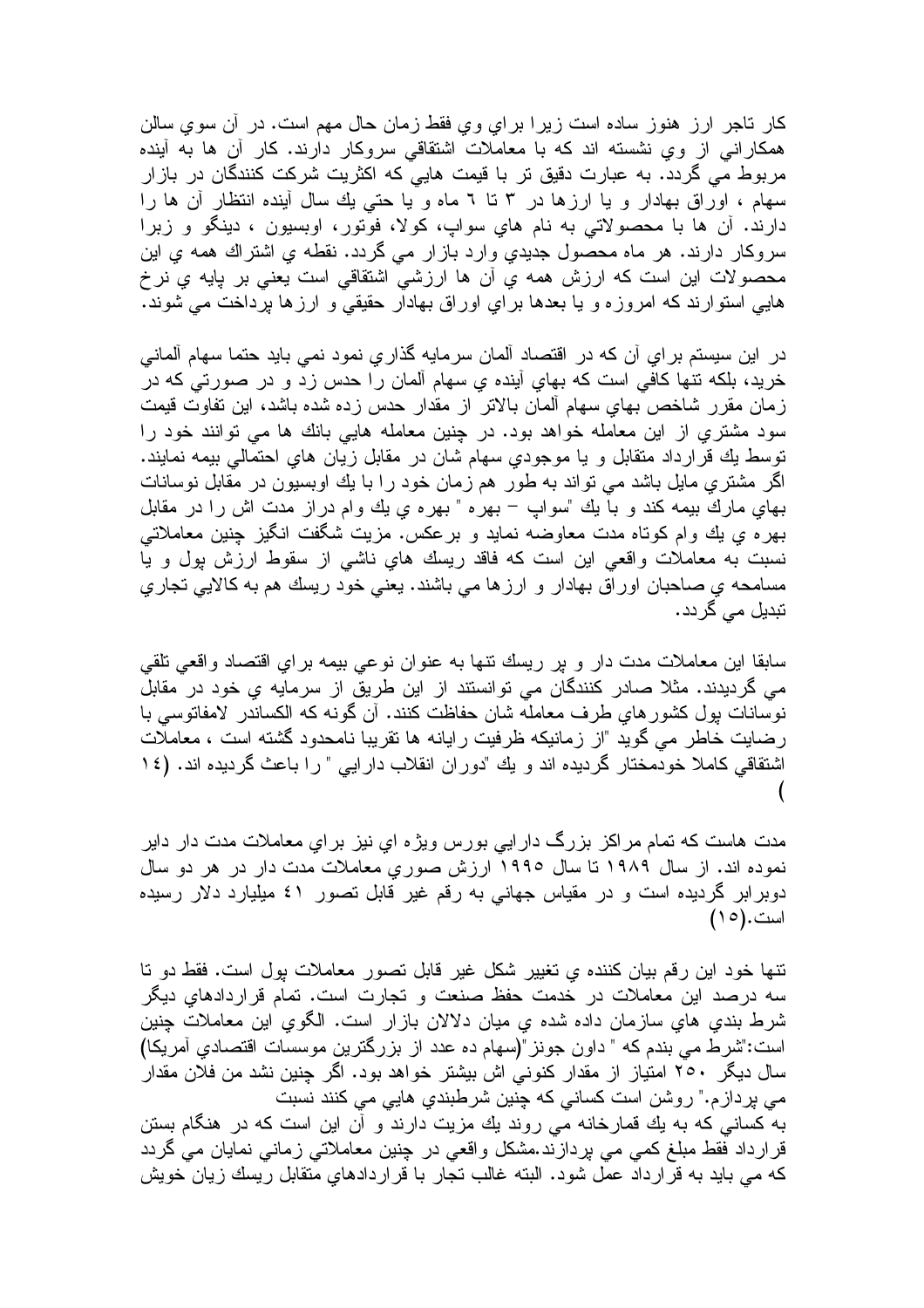را نقلیل می دهند. از این رو نیز نرخ واقعی بازار قراردادهایِ مدت دار نتها بخش کوچکی از ارزش صوریِ أن ها می باشد. لیکن در عوض این قراردادها بپشامدهایِ بازار را از اساس تغییر داده اند. دیگر جابجایی هایِ کوچك سرمایه نیز باعث حرکت های بزرگ نرخ می گردند و در نهایت انتظارات جمعی تجار، خود به بك شدت فيزيكي بدل مي گردند.

توماس فیشر رئیس بخش تجاری دویچه بانك آلمان كه خود سال ها بر "ببر مارك " سوار بوده است مي گويد: "دنياي دارايي خود را از طريق ً معاملات مدت دار از دنياي واقعا موجود مستقلَّ نموده است." روابطَّ اقتصادي عيني يعني رابطه ي ميان بهره ي راهبر و نرخ اوراق بهادار وزنه ي خويش را هرچه بيشتر از دست مي دهد. آن چه كه بيشتر به حساب می اید در انتظار این مسئله بودن است که "دیگران چه می کنند. مهم این نیست که چرا نرخی افزایش می یابد، بلکه مهم این است که اصولا چرا نرخی می تواند افزایش بابد." و این امر را از قبل بیش بینی نمود. به عنوان مثال مدت هاست که بهای اوراق بهادار آلمان دیگر نه نوسط دلالان سهام بانك های آلمانی ، بلكه نوسط بك گروه رنگارنگ از دلالان بازارهای بورس مدت دار لندن که دوسوم قراردادهای "اوراق مدت دار آلمان " را انجام می دهند، تعیین می گردد. به خاطر چنین مکانیسمی طیف نوسانات تمام نرخ ها كه در زبان ويژه ي بازار دارايي "تبخير" ناميده مي شود شديدا افزايش يافته است.

این ریسك خود نولید نموده ی نجار معاملات اشتقاقی بیش از همه برای بانك هایِ بزرگ کاسبی پر رونقی به وجود اورده است. دویچه بانك المان به نتهایی سالیانه یك میلیارد مارك از معاملات اشتقاقی سود می برد. نرازنامه یِ سالیانه یِ بانك ها بیانگر اهمیت روز افزون معاملات اشتقاقی و نغییر نقش بانك ها در دنیاي مالی جهان فراگیر می باشد. براي بانك ها ادار ه کردن پس انداز ها و دادن و ام دیگر

اهمیت خود را از دست می دهد. بسیاریِ از کنسرن ها مدت هاست که خود دیگر بانك خود هستند. یکی از این کنسرن ها کنسرن معروف زیمنس است که از تجارت پول بیشتر سود مي برد تا از فروش توليدات صنعتي معروف اش. صدها كنسرن ديگر وام هاي مورد نیاز خویش را از این طریق به دست می آورند که خود در مقیاسی جهانی با اوراق بهادار معامله مي کنند. براي بيشتر بانك ها و بيمه ها به استثناي غول هاي نيويورکي و توكيوئي كه واقعا در سطحي جهاني فعال اند، نتها نقش نسمه ي انتقال حركت ماشين بازارها باقی می ماند. بخش تجارت این بانك ها و بیمه ها فقط نقش مزدوران ارتش الکترونی مالی را بازی می کنند. فرماندهان این ارتش اما دستورات خویش را از جایگاه هاي عالمي نريصادر مي نمايند. ان ها در اناق هاي روساي شرکت هاي سرمايه گذاري و صندوق هایِ بازنشستگی نشسته اند. شرکت ها و صندوق هائی که در ده سال گذشته با درصد رشدي دو رقمي به محل هاي واقعي انباشت سرمايه ي جهاني نبديل گشته اند. نتها شرکت های سرمایه گذاری آمریکایی نزدیك به ۸۰۰۰ میلیارد دلار پس انداز را اداره می کنند و از این طریق بزرگترین سرچشمه ی جریان بی نهایت و نااستوار سرمایه اند.(۱۲)

خانه ی عروسکی کوچك کاخ سفید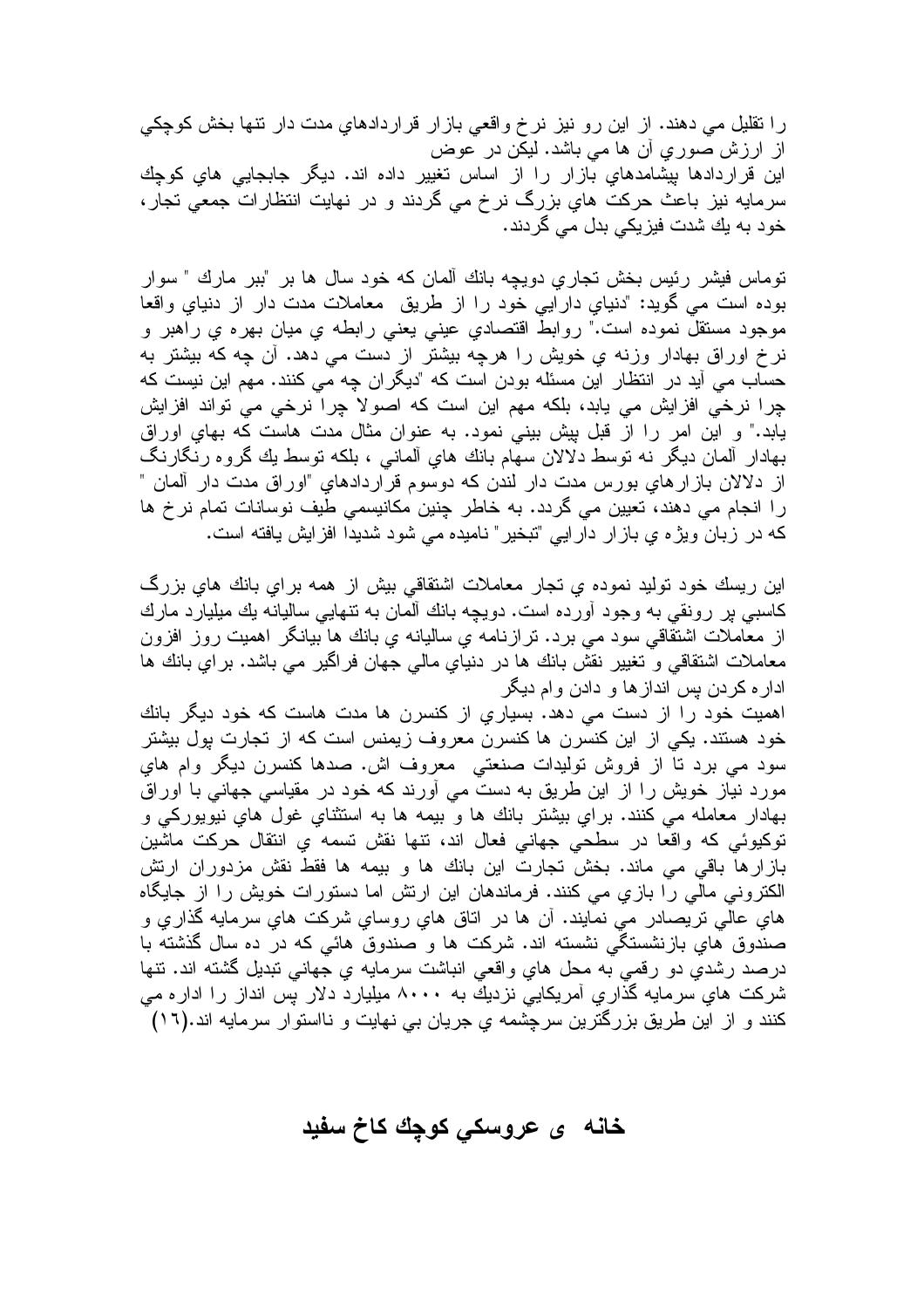استیو ترنت جزو خبرگان این حرفه است. (۱۷) وی به همراه دومدیرکل دیگر، بك شرکت سرمایه گذاری ویژه ی سرمایه گذاری های بسیار زیرکانه لیکن بر ریسك را اداره می كند. شرکتی که بر ای سهام دار ان اش دائما سودهائی با درصدهای دو ، سه و یا حتی چهار رقمی کسب می کند. ترنت و همکاران اش از درون بك دفتركار لوكس در ساختمانی واقع در خیابان کونکتیکات نبش (ها– استریت) که با سنگ مرمر قهوه ایِ زنگ و چوب هایِ کمیاب نزئین شده است وقایع جهان را زیر نظر دارند. این ساختمان بهترین نشانه یِ مشخص دوران جدید است. زیرا تا چند سال قبل در این محل بسیار مورد توجه بایتخت ایالات متحده دفتر امور اداري نهاد لژيون صلح كه ده ها سال أمريكائيان مشتاق انجام كارهاي اجتماعی را به سراسر جهان گسیل می داد، قرار داشت. نهادیِ که با " اداره یِ خدمات ويژه ي كشورهاي درحال رشد" آلمان قابل مقايسه است. در سال هاي دهه ي هشتاد بعني زمانی که مر اکز شهر های امریکای شمالی دوبار ه رونق گرفتند، این ملك ارزشمند به سفته بازان فروخته شد و به جاي آن يك ساختمان مجلل دفاتر كار بنا گرديد كه تا كنون به خاطر معماري زيبايش \_چون ننيم هاي ملي أمريكا در مسابقات المبيك \_ مشغول جمع أوري مدال مبي باشد. در طبقه ي هم كف اين ساختمان رستوران مجلل "اووال روم " قرار دارد كه نام اش کنایه ای عمدی از "اووال أفیس " مشهور کاخ سفید می باشد.

در همان طبقه اي كه دفتر كار ترنت قرار دارد كاركنان كنسرن ارتباطي عظيم تيم وارنر نیز دورنمایی سمبل گونه را در جلویِ دیدگان خویش دارند. از درون پنجره هایِ رنگی دفاتر كار أن ها محل اقامت بيل كلينگتون در خيابان بنسيلوانيا هم چون يك خانه ي عروسکی کوچك به چِشم می أید. از چِشم انداز مدیران دنیایِ مالی و ارتباطات مستقر در اين ساختمان حتي کاخ غول أساي سفيد رنگ وزارت دارايي نيز هم چون کلبه اي محقر به نظر می رسد. در مقایسه با این ساختمان حد اکثر ستون مرمرین غول أسایِ بنایِ یادبود جورج واشنگتن اولین رئیس جمهور و مرد بسیار ثرونمند أمریکا، می نواند عرض اندام نمابد.

ترنت از درون دفتر کار مجهز به همه نوع وسائل لکترونیکی اش به گونه ای راحت لیکن پر دقت وقایع جهان را بپگیری می نماید تا دو میلیارد دلار سرمایه یِ مشتریان اش را از طريق مجراهاي صحيحي هدايت نمايد. در دفتر كار او نيز يك صفحه ي تصوير رويتر جاي گرفته است. او نيز در دفترش يك بلندگو دارد كه ميكروفون سياهرنگاش هم چون يك چراغ روميزي از ميان صفحه هاي تلويزيون و رایانه سرك می كشد. از طریق این میكروفون نزدیك به صد تن از همكاران اش در تمامی دنيا و در درجه ي اول در بورس هاي توکيو، لندن و نيويورك مي توانند صداي وي را بشنوند. بدين طريق وي قادر است در عرض چند ثانيه ميلياردها دلار سرمايه را بگونه اي غير ِ محسوس ليکن موش جا به جا نمايد.

اگر کنگر ه ي امريکا که در ان سوي خيابان بنسيلوانيا قرار دارد جلسه داشته باشد، بك چشم ترنت همیشه به صفحه ی تلویزیونی است که بحث های کنگره را به طور مستقیم بخش می نمايد. وي بر خلاف پاتريك اسلاف علاقه اي به سودهاي چند ثانيه اي ناشمي از سفته بازي هاي روزانه در بورس ها و بازار هاي داخلي ندارد. طرز كار نرنت بيشتر شبيه بر اوردهایی است که سازمان های امنیتی و جاسوسی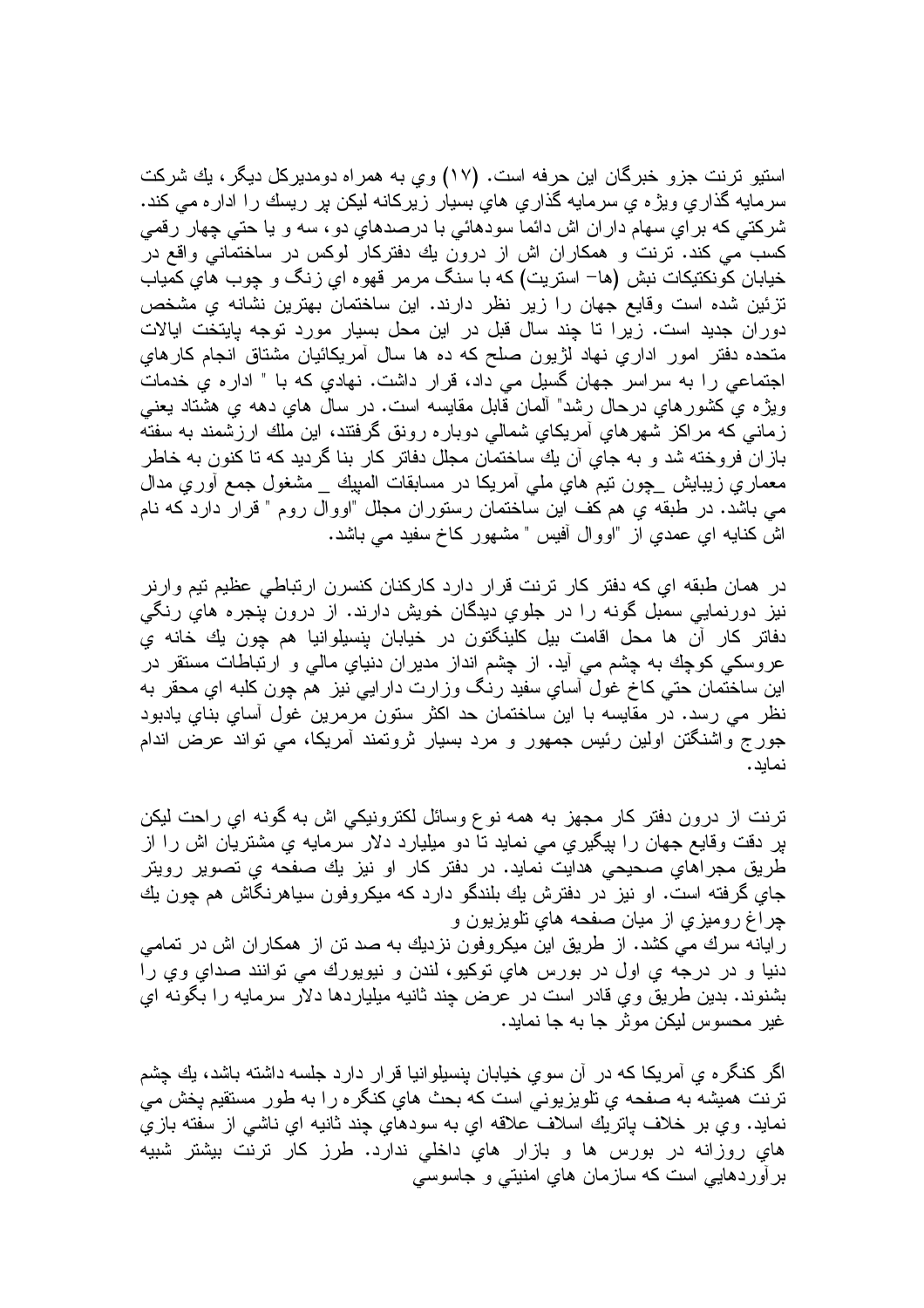از اوضاع جهان در اختیار دولت هایِ شان قرار می دهند.

وي ساليانه بنج تا ده بار براي بِك تا دو هفته به مهمترين بازارها و مناطق از لحاظ اقتصادي در حال نرقي جهان سفر مي نمايد. در اين مناطق وي در مورد هر جنبه ي قابل تصور زندگی اقتصادیِ کشورها تحقیق می نماید. نقریبا هیچ دریِ بر رویِ ویِ بسته نمی ماند، زیرا طَّرفین صحبت وي در صنایع و دولت ها و بانك هاي مركزي از ارزش بینهایت زیاد این راهنمای جریان سرمایه های فراملیتی به

خوبي أگاه اند. ترنت در تماس هايش به دنبال اعداد و پيش بيني هاي متكي بر رياضيات نيست و مي گويد: "هر كسي از طريق رايانه اش به ارقام روز دسترسي دارد. أن چه اما مهم است فضا و نضادهاي سياسي نهاني و ناريخ و باز هم ناريخ است. هر كس كه ناريخ يك كشور را بشناسد بهتر مي تواند دريابد كه در هنگام بحران هاي شديد چه اتفاقاتي در أن كشور روي خواهد داد." اين سفته باز به صورتي كاملا دقيق و خونسرد در پي كشف حدسیات نادرست دولت ها و رقبای معتقد به رایانه اش می باشد. وی بك چنین موقعیتی را در پائیز ۱۹۹۶ به دست آورد. در این سال وضع اقتصادیِ جهان رو به بهبود بود. در مورد اقتصاد ألمان بيش گوئي ها بسيار خوب بودند. از اين رو نيز بازار بر روي بالا رفتن ارزش پول المان حساب می کرد. ترنت امروزه با خوشحالی می گوید: "اما این حسابی کاملا احمقانه بود. زیرا همه ی ما می دانستیم که المان قادر نیست بر درصد بالای بیکاریِ اش غلبه نماید و باز هم این را می دانستیم که شرکت هایِ آلمانی ناچار بودند هر دلار کسب کرده در خارج را به مارك تبدیل نمایند تا قادر گردند مخارج خود را در آلمان تامین نمایند." از این رو این امر بر روی بالا رفتن ارزش مارك و فروكش نمودن سریع روند اقتصادي و نتزل بهره ناثير مي نهاد. جريان وقايع به وي حق دادند. وي با خريد مقادیر بسیار زیادیِ مارك و اوراق بهادار آن به قیمت هایی بائین و به صورت مدت دار، موفق گردید "یکی از موفقیت آمیزترین سفته بازی های سال های گذشته را انجام دهد." این اوراق می باید سه ، شش ، و یا حتی دوازده ماه بعد به فروش می رسیدند و برای نرنت اضافه ارزشی معادل ده درصد به همر اه داشتند.

مسلم است که بیشترین پول نتها نصیب آن کس می گردد که –هم چون شرکت هایِ سرمایه گذاري– فقط سرمايه هاي مشتريان شان را سرمايه گذاري نمي كنند، بلكه با وام هاي كوناه مدت سرمايه ي خود را چند برابر مي كنند. البته ريسك اين شكل كار بسيار بالا است ، ليکن اگر تخميني که زده شده است درست از کار درآيد به سرعت پنجاه در صد سود براي سرمایه گذاران کسب می گردد و مدیریت شرکت می تواند در ظرف چند روز فوق العاده اي برابر حقوق ساليانه اش دريافت نمايد. زماني كه شركت هاي سرمايه گذاري و بانك های دیگر نیز به این استراتژی سرمایه گذاری به بپوندند، از أنجا که خود قادرند بر روی رشد نرخ هایِ تخمین زده شده تاثیر بگذارند، می توانند میلیاردها دلار سود ببرند. ترنت و همکار ان اش در چند سال گذشته بار ها موفق به این کار شده اند. نرخ اور اق بهادار شرکت آن ها از سال ۱۹۸۲ تا ۱۹۹۰ حدود ۱۲۲۳ در صد افزایش یافته است. با این حساب سر مایه ی هر یك از سهامدار ان این شركت سالیانه به طور متوسط دو بر ابر گردیده است.

بگفته ی نئو وایگل (وزیر دارائی آلمان) در سال های ۱۹۹۲ و ۱۹۹۳ که سفته بازها دروازه ي سيستم پولمي اروپا را از پاشنه درآوردند، به همين گونه عمل شد. در آن زمان نيز پول سازان حرفه اي به طور عمده سرمايه هاي وام گرفته شده را به كار انداختند. آن ها بار دیگر سودهایی را به دست آوردند که در اقتصاد تولیدیِ هرگز ممکن نیست. تنها